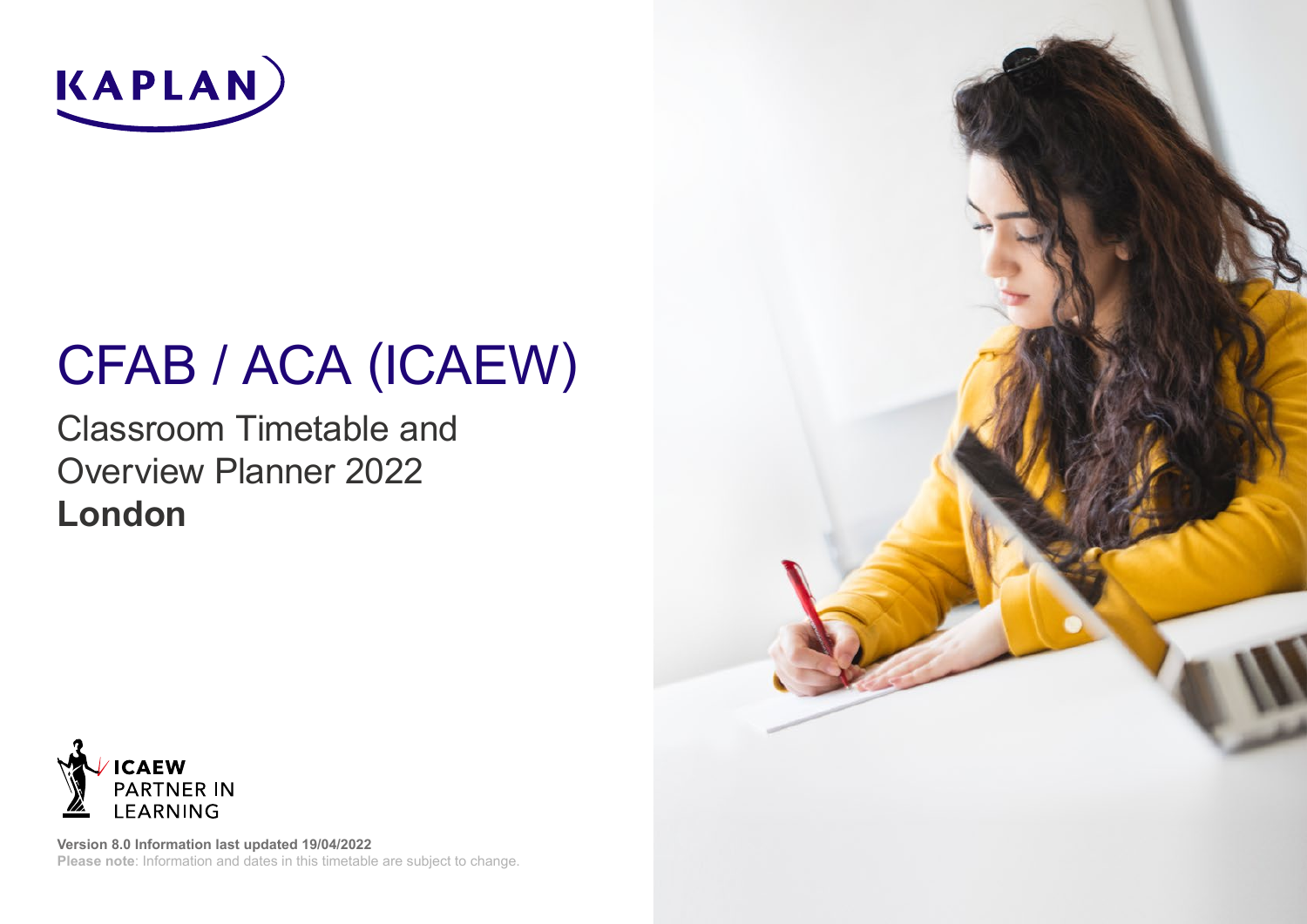## ACA Course Information

This timetable details the courses that our centre is offering for the ACA exams.

|            | <b>Certificate Level</b>      |
|------------|-------------------------------|
| <b>AC</b>  | Accounting                    |
| <b>AS</b>  | Assurance                     |
| <b>BTF</b> | Business Technology & Finance |
| <b>PTX</b> | Principles of Taxation        |
| ΜI         | Management Information        |
| <b>LAW</b> | Law                           |
| <b>EPA</b> | End Point Assessment (1)      |

|            | <b>Professional Level</b>                             |
|------------|-------------------------------------------------------|
| <b>FAR</b> | <b>Financial Accounting</b><br>and Reporting IFRS (2) |
| AA         | Audit & Assurance                                     |
| TC         | <b>Tax Compliance</b>                                 |
| FM         | <b>Financial Management</b>                           |
| <b>BST</b> | <b>Business Strategy &amp; Technology</b>             |
| BPT        | <b>Business Planning: Taxation (3)</b>                |
| <b>BPB</b> | Business Planning: Banking (3)                        |
| BPI        | Business Planning: Insurance (3)                      |

|            | <b>Advanced Level</b>                |
|------------|--------------------------------------|
| <b>CR</b>  | <b>Corporate Reporting</b>           |
| <b>SBM</b> | <b>Strategic Business Management</b> |
| ACS.       | Advanced Case Study (4)              |

**(1)** The EPA is a requirement of the Level 4 Apprenticeship and applies to apprentice students only - more details on this can be viewed **here**. **(2)** FAR can only be taken under IFRS. All Kaplan FAR students will receive complimentary access to our UK GAAP conversion course. **(3)** Business Planning can be sat under either the Taxation, Banking or Insurance variant. Only a student with a workplace specialisation of Banking or Insurance should undertake the BPB or BPI exams - more details on this can be found **here**. **(4)** A student may not attempt the Case Study until they have attempted all other exams. A student can sit all three Advanced Level assessments at the same session and still comply with this rule. A student may not attempt the Case Study until they have completed all but their last year of approved training by the end of the month in which the assessment is held.

![](_page_1_Picture_6.jpeg)

Please contact us using the details below to make a course booking on the timetable dates **0161 259 7400 studentservices@kaplan.co.uk www.kaplan.co.uk/courses/aca-icaew**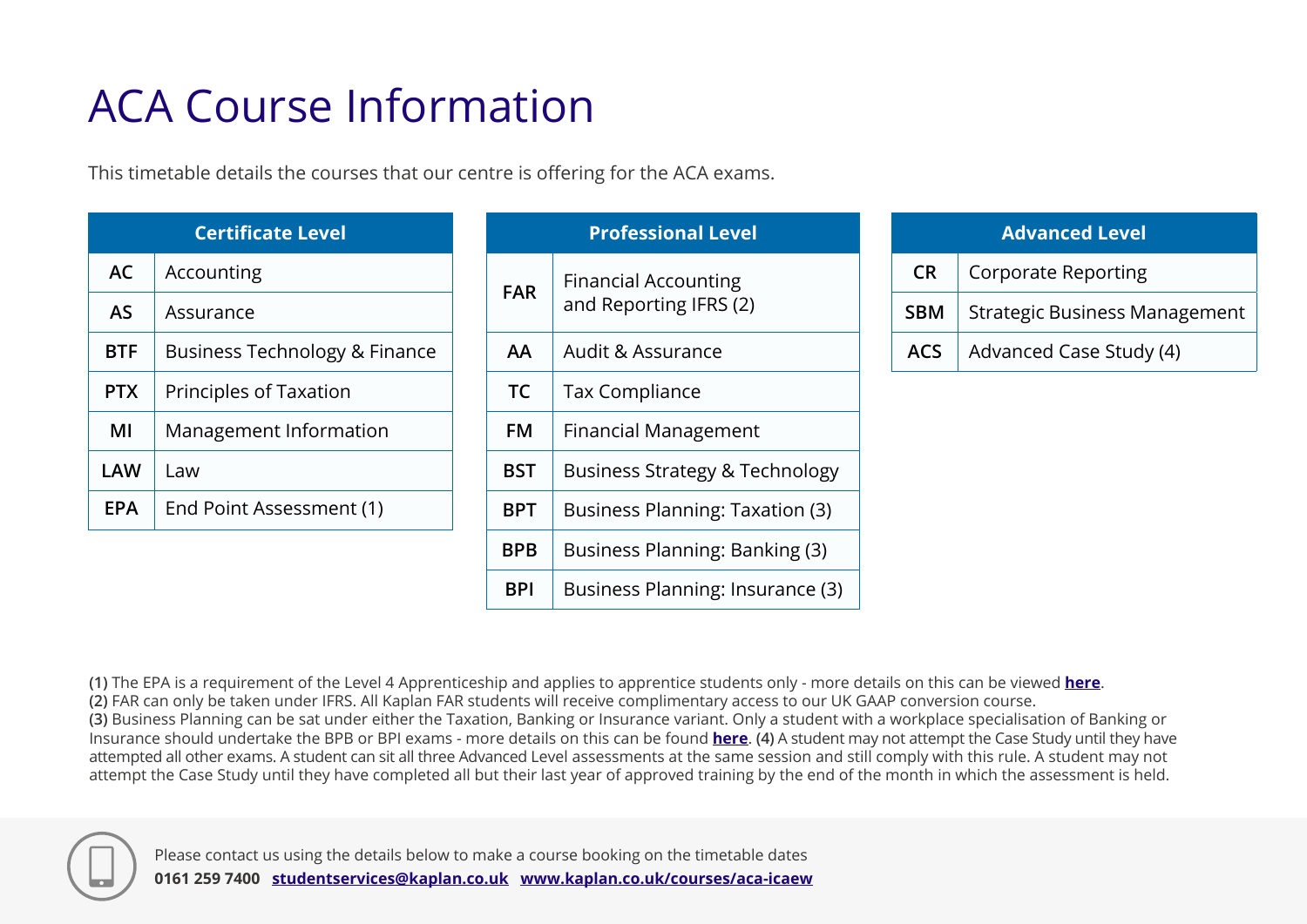## Kaplan Pathway Options

| <b>Pathway</b>                                    | <b>Certificate</b><br><b>Level</b> | <b>Professional</b><br><b>Sitting 1</b> | <b>Professional</b><br><b>Sitting 2</b> | <b>Professional</b><br><b>Sitting 3</b> | <b>Advanced</b><br><b>Sitting 1</b> | <b>Advanced</b><br><b>Sitting 2</b> |
|---------------------------------------------------|------------------------------------|-----------------------------------------|-----------------------------------------|-----------------------------------------|-------------------------------------|-------------------------------------|
| 3:3 Professional &<br><b>Intense Advanced</b>     | First 4-6 months<br>of study       | FAR/AA/TC                               | FM/BST/BP                               |                                         | CR/SBM/ACS                          |                                     |
| 3:3 Professional &<br><b>Decoupled Advanced</b>   | First 4–6 months<br>of study       | FAR/AA/TC                               | FM/BST/BP                               |                                         | CR/SBM                              | <b>ACS</b>                          |
| 2:2:2 Professional &<br><b>Intense Advanced</b>   | Sat in line with<br>Prof papers    | ACC/ASS/<br>FAR/AA                      | PTX/MI<br><b>TC/FM</b>                  | BF/LW<br>BST/BP                         | CR/SBM/ACS                          |                                     |
| 2:2:2 Professional &<br><b>Decoupled Advanced</b> | Sat in line with<br>Prof papers    | ACC/ASS/<br>FAR/AA                      | PTX/MI<br><b>TC/FM</b>                  | <b>BF/LW</b><br>BST/BP                  | CR/SBM                              | <b>ACS</b>                          |

If your preferred pathway is not available at your chosen Kaplan training location we will be able to provide your preferred pathway via our **Live Online ACA course offering**.

Our Resit Courses are designed to allow students to understand where their exam technique went wrong and show them how to improve it. To find out more about our Resit Courses please click **here**.

Students studying Certificate Level must sit their exam in the same calendar year as their course of study. If the exam is sat in a different calendar year, updated study materials will be required.

![](_page_2_Picture_5.jpeg)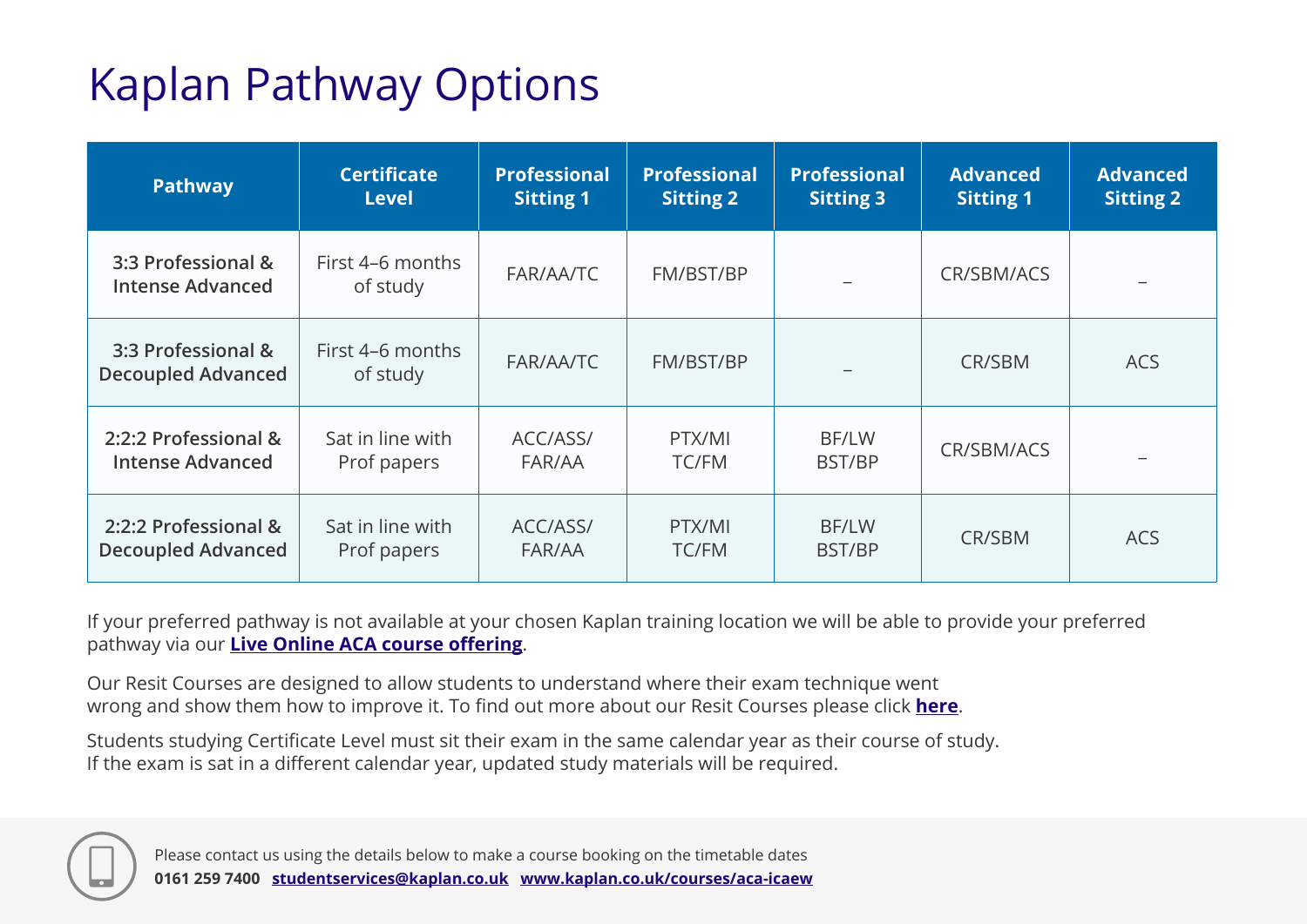### Kaplan's ACA Course Durations 2022

|            | <b>Certificate Days</b> |                      |       |
|------------|-------------------------|----------------------|-------|
| Subject    |                         | Classroom   OnDemand | Total |
| <b>AC</b>  |                         |                      |       |
| <b>AS</b>  | 3                       |                      | 3     |
| <b>LAW</b> |                         | 3                    | 3     |
| <b>BTF</b> |                         | 3                    | 3     |
| <b>PTX</b> |                         |                      | 4     |
| МΙ         |                         |                      |       |

|            |                | <b>Professional Days</b> |                  |       |
|------------|----------------|--------------------------|------------------|-------|
|            |                | <b>Tuition</b>           | <b>Exam Prep</b> | Total |
| Subject    | Classroom      | Personalised             | Classroom        |       |
| <b>FAR</b> | 6              | 2                        | 4                | 12    |
| AA         | $\overline{2}$ |                          | 3                | 6     |
| <b>TC</b>  | 6              | 2                        | 3                | 11    |
| <b>FM</b>  | 5              |                          | 3                | 9     |
| <b>BST</b> | 3              |                          | 3                | 7     |
| <b>BPT</b> | 4              | 3                        | $\overline{4}$   | 11    |
| <b>BPB</b> | 4              | 3                        | 4                | 11    |
| <b>BPI</b> | 4              | 3                        |                  | 11    |

|         | <b>Classroom Course Times</b> |
|---------|-------------------------------|
| Weekday | 09.00-16.30 (UK Time)         |

First time students must study and attend the Knowledge, Application and Exam Preparation phases of the course. Individual phases of the course cannot be booked in isolation.

|            |           | <b>Advanced Days</b> |                  |       |
|------------|-----------|----------------------|------------------|-------|
|            |           | <b>Tuition</b>       | <b>Exam Prep</b> | Total |
| Subject    | Classroom | Personalised         | Classroom        |       |
| <b>CR</b>  |           |                      |                  |       |
| <b>SBM</b> |           |                      | 3                |       |
| <b>ACS</b> |           |                      |                  |       |

**Please note** that for evening and Live Online courses, one session equates to half a day.

![](_page_3_Picture_7.jpeg)

Please contact us using the details below to make a course booking on the timetable dates **0161 259 7400 studentservices@kaplan.co.uk www.kaplan.co.uk/courses/aca-icaew**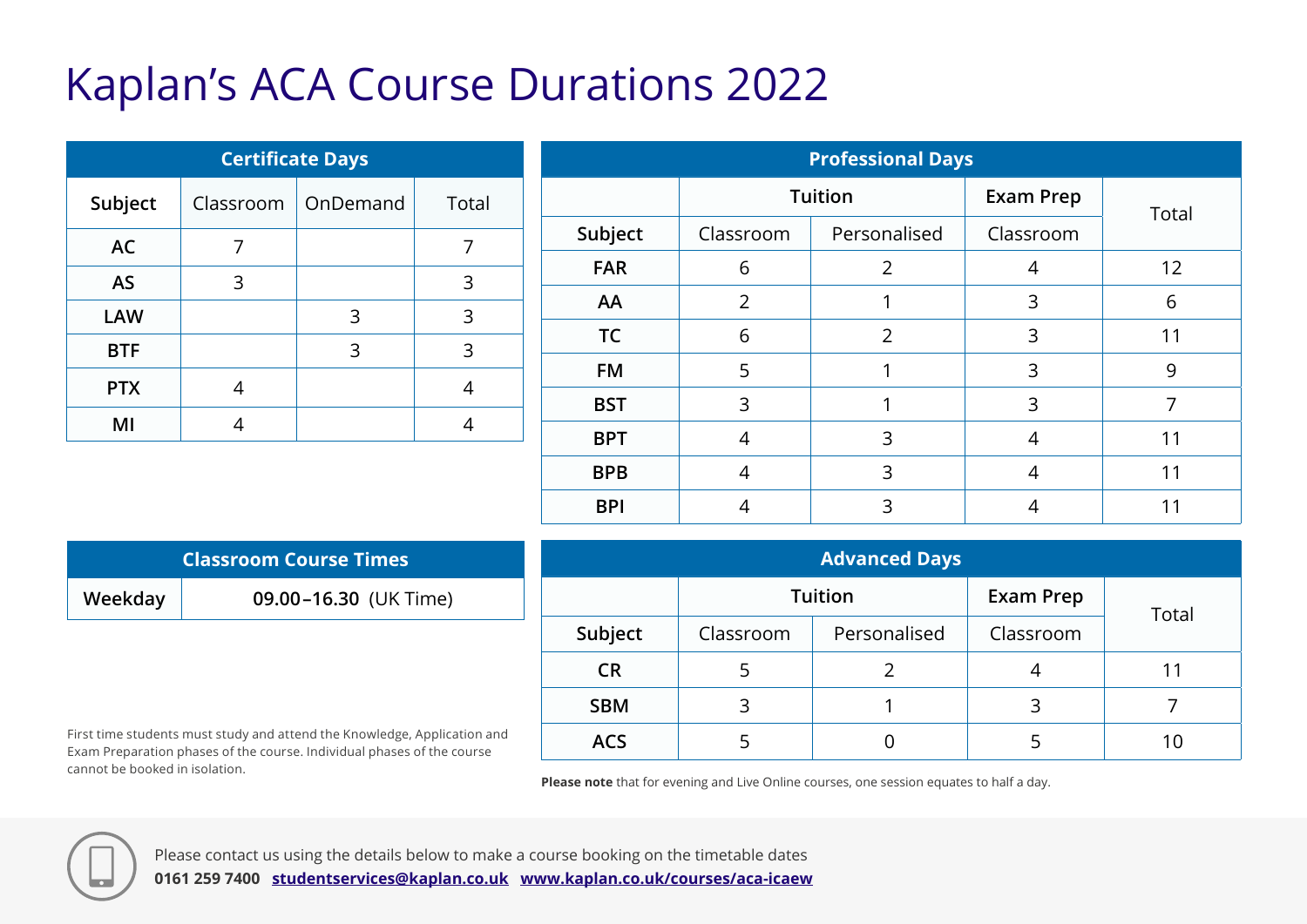#### **Certificate Level - 2022**

|                              |                  | January |                                                                                                                                                                                                                                |      |        |              |                               |      |        |   |                               |      |                         |      |    |                 |    | February     |                                   |         |   |                    |             |                                    | March |      |   |                                                                                                        | April |  |      |  |  | May             |  |      |  |
|------------------------------|------------------|---------|--------------------------------------------------------------------------------------------------------------------------------------------------------------------------------------------------------------------------------|------|--------|--------------|-------------------------------|------|--------|---|-------------------------------|------|-------------------------|------|----|-----------------|----|--------------|-----------------------------------|---------|---|--------------------|-------------|------------------------------------|-------|------|---|--------------------------------------------------------------------------------------------------------|-------|--|------|--|--|-----------------|--|------|--|
|                              | Week commencing: |         |                                                                                                                                                                                                                                | 10th |        |              |                               | 17th |        |   |                               | 24th |                         |      |    | 7th             |    |              | 14th                              |         |   |                    | <b>21st</b> |                                    |       | 14th |   |                                                                                                        | 4th   |  | 25th |  |  | 16th            |  | 23rd |  |
| Subject                      | Option           |         | 10 11 12 13 14 17 18 19 20 21 24 25 26 27 28 7 8 9 10 11 14 15 16 17 18 21 22 23 24 25 14 15 16 17 18 4 5 6 7 8 25 26 27 28 29 16 17 18 19 20 23 24 25 26 27 18 19 20 23 24 25 26 27 28 29 16 17 18 19 20 23 24 25 26 27 28 29 |      |        |              |                               |      |        |   |                               |      |                         |      |    |                 |    |              |                                   |         |   |                    |             |                                    |       |      |   |                                                                                                        |       |  |      |  |  |                 |  |      |  |
| <b>January Start</b>         |                  |         |                                                                                                                                                                                                                                |      |        |              |                               |      |        |   |                               |      |                         |      |    |                 |    |              |                                   |         |   |                    |             |                                    |       |      |   |                                                                                                        |       |  |      |  |  |                 |  |      |  |
| AC                           |                  |         | TΙ<br>-up-                                                                                                                                                                                                                     | т.   |        | $\mathbf{T}$ | $\mathbf{T}$                  |      |        |   |                               |      |                         |      |    |                 |    |              |                                   |         |   |                    |             |                                    |       |      |   |                                                                                                        |       |  |      |  |  |                 |  |      |  |
| AS                           |                  |         |                                                                                                                                                                                                                                |      |        |              |                               | T    | $\top$ | T |                               |      |                         |      |    |                 |    |              |                                   |         |   |                    |             |                                    |       |      |   |                                                                                                        |       |  |      |  |  |                 |  |      |  |
| <b>PTX</b>                   |                  |         |                                                                                                                                                                                                                                |      |        |              |                               |      |        |   |                               |      |                         |      |    |                 |    |              |                                   |         |   | $T$ $T$ $T$ $T$    |             |                                    |       |      |   |                                                                                                        |       |  |      |  |  |                 |  |      |  |
| MI                           |                  |         |                                                                                                                                                                                                                                |      |        |              |                               |      |        |   |                               |      |                         |      |    |                 |    |              |                                   |         |   |                    |             |                                    | T T T |      | T |                                                                                                        |       |  |      |  |  |                 |  |      |  |
| <b>Practical Bookkeeping</b> |                  |         |                                                                                                                                                                                                                                |      |        |              | $T[T T T T$                   |      |        |   |                               |      |                         |      |    |                 |    |              |                                   |         |   |                    |             |                                    |       |      |   |                                                                                                        |       |  |      |  |  |                 |  |      |  |
| <b>February Start</b>        |                  |         |                                                                                                                                                                                                                                |      |        |              |                               |      |        |   |                               |      |                         |      |    |                 |    |              |                                   |         |   |                    |             |                                    |       |      |   |                                                                                                        |       |  |      |  |  |                 |  |      |  |
| AC                           |                  |         |                                                                                                                                                                                                                                |      |        |              |                               |      |        |   |                               |      |                         |      | T. |                 | т. | $\mathbf{T}$ |                                   |         |   |                    |             |                                    |       |      |   |                                                                                                        |       |  |      |  |  |                 |  |      |  |
| AS                           |                  |         |                                                                                                                                                                                                                                |      |        |              |                               |      |        |   |                               |      |                         |      |    |                 |    |              |                                   | $T$ $T$ | T |                    |             |                                    |       |      |   |                                                                                                        |       |  |      |  |  |                 |  |      |  |
| PTX                          |                  |         |                                                                                                                                                                                                                                |      |        |              |                               |      |        |   |                               |      |                         |      |    |                 |    |              |                                   |         |   |                    |             |                                    |       |      |   | $T$ $T$                                                                                                | T T   |  |      |  |  |                 |  |      |  |
| MI                           |                  |         |                                                                                                                                                                                                                                |      |        |              |                               |      |        |   |                               |      |                         |      |    |                 |    |              |                                   |         |   |                    |             |                                    |       |      |   |                                                                                                        |       |  |      |  |  | $T$ $T$ $T$ $T$ |  |      |  |
| <b>Apprentices only</b>      |                  |         |                                                                                                                                                                                                                                |      |        |              |                               |      |        |   |                               |      |                         |      |    |                 |    |              |                                   |         |   |                    |             |                                    |       |      |   |                                                                                                        |       |  |      |  |  |                 |  |      |  |
| <b>End Point Assessment</b>  | Jun              |         |                                                                                                                                                                                                                                |      |        |              |                               |      |        |   |                               |      |                         |      |    |                 |    |              |                                   |         |   |                    |             |                                    |       |      |   |                                                                                                        |       |  |      |  |  |                 |  |      |  |
|                              |                  |         |                                                                                                                                                                                                                                |      |        |              |                               |      |        |   |                               |      |                         |      |    |                 |    |              |                                   |         |   |                    |             |                                    |       |      |   |                                                                                                        |       |  |      |  |  |                 |  |      |  |
|                              |                  |         |                                                                                                                                                                                                                                |      |        | May          |                               |      |        |   |                               |      |                         | June |    |                 |    |              | July                              |         |   |                    |             |                                    |       |      |   |                                                                                                        |       |  |      |  |  |                 |  |      |  |
|                              | Week commencing: |         |                                                                                                                                                                                                                                | 9th  |        |              |                               | 16th |        |   |                               | 6th  |                         |      |    | 20th            |    |              | 25th                              |         |   |                    |             |                                    |       |      |   |                                                                                                        |       |  |      |  |  |                 |  |      |  |
| Subject                      | Option           |         | $9   10   11   12   13   16   17   18   19   20   6$<br>M Tu W                                                                                                                                                                 |      | Th     |              | $F$ M $\tau$ u W $\tau$ h $F$ |      |        |   | $M$ Tu $W$ Th F $M$ Tu $W$ Th |      | 7 8 9 10 20 21 22 23 24 |      |    |                 |    | F            | 25 26 27 28 29<br>$M$ Tu $W$ Th F |         |   | $\mathbf{T}$<br>EP |             | Tuition<br><b>Exam Preparation</b> |       |      |   |                                                                                                        |       |  |      |  |  |                 |  |      |  |
| <b>May Start</b>             |                  |         |                                                                                                                                                                                                                                |      |        |              |                               |      |        |   |                               |      |                         |      |    |                 |    |              |                                   |         |   |                    |             |                                    |       |      |   |                                                                                                        |       |  |      |  |  |                 |  |      |  |
| AC                           |                  |         | ТI<br><b>T</b>                                                                                                                                                                                                                 | T    | $\top$ | $T$ $T$      |                               |      |        |   |                               |      |                         |      |    |                 |    |              |                                   |         |   |                    |             |                                    |       |      |   |                                                                                                        |       |  |      |  |  |                 |  |      |  |
| AS                           |                  |         |                                                                                                                                                                                                                                |      |        |              |                               | тI   | T   T  |   |                               |      |                         |      |    |                 |    |              |                                   |         |   |                    |             |                                    |       |      |   | Exams are sat on a computer at your local Kaplan centre. We recommend sitting 2 weeks after the course |       |  |      |  |  |                 |  |      |  |
| <b>PTX</b>                   |                  |         |                                                                                                                                                                                                                                |      |        |              |                               |      |        |   |                               |      |                         |      |    | $T$ $T$ $T$ $T$ |    |              |                                   |         |   |                    |             |                                    |       |      |   | finishes. To book your exam please contact your local approved centre.                                 |       |  |      |  |  |                 |  |      |  |

There are three study options. Classroom (dates shown), Live Online or Flexible Online Learning.

|                             |                         |   | September |     |      |    |    |    |      |              |    |    |        |              |    |        |    |      | October |    |      |        |     |    |    |      |              | November |    |    |              |              |    |              |                          |              |     |    |    | December |      |      |                       |  |
|-----------------------------|-------------------------|---|-----------|-----|------|----|----|----|------|--------------|----|----|--------|--------------|----|--------|----|------|---------|----|------|--------|-----|----|----|------|--------------|----------|----|----|--------------|--------------|----|--------------|--------------------------|--------------|-----|----|----|----------|------|------|-----------------------|--|
|                             | <b>Week commencing:</b> |   |           | 5th |      |    |    |    | 12th |              |    |    |        | 19th         |    |        |    |      | 10th    |    |      |        | 7th |    |    |      |              | 14th     |    |    |              | 21st         |    |              |                          |              | 5th |    |    |          |      | 12th |                       |  |
| Subject                     | Option                  | 5 | b         |     | 8    | 9  | 12 | 13 | 14   | 15           | 16 | 19 | 20     | 21           | 22 | 23     | 10 | 11   | 12      | 13 | 14   | 8      | 9   | 10 | 11 | 14   | 15           | 17<br>16 | 18 | 21 |              | $22 \mid 23$ | 24 | 25           | 5                        | 6            |     | 8  | 9  | 12       | 13   | 14   | 15 <sup>1</sup><br>16 |  |
|                             |                         | M | Tu        | W   | Th I | -F | M  | Tu | W    | Th           | F  |    | M Tu W |              |    | F.     |    | M Tu | W       | Th | -F I | M Tu W |     | Th | F  | M Tu |              | Th<br>W  | F  |    | M Tu W       |              | Th |              |                          | F M Tu       | W   | Th | F. |          | M Tu | W    | Th                    |  |
| <b>September Start</b>      |                         |   |           |     |      |    |    |    |      |              |    |    |        |              |    |        |    |      |         |    |      |        |     |    |    |      |              |          |    |    |              |              |    |              |                          |              |     |    |    |          |      |      |                       |  |
| AC                          | Option 1                |   |           | т   |      |    |    |    |      |              |    |    |        |              |    |        |    |      |         |    |      |        |     |    |    |      |              |          |    |    |              |              |    |              |                          |              |     |    |    |          |      |      |                       |  |
| AS                          | Option 1                |   |           |     |      |    |    |    |      | т            | T. |    |        |              |    |        |    |      |         |    |      |        |     |    |    |      |              |          |    |    |              |              |    |              |                          |              |     |    |    |          |      |      |                       |  |
| AC                          | Option 2                |   |           |     |      |    |    | T. |      | $\mathbf{r}$ | T  |    |        |              |    |        |    |      |         |    |      |        |     |    |    |      |              |          |    |    |              |              |    |              |                          |              |     |    |    |          |      |      |                       |  |
| AS                          | Option 2                |   |           |     |      |    |    |    |      |              |    |    |        | $\mathbf{T}$ | T. | $\tau$ |    |      |         |    |      |        |     |    |    |      |              |          |    |    |              |              |    |              |                          |              |     |    |    |          |      |      |                       |  |
| AC                          | Option 3                |   |           |     |      |    |    |    |      |              |    |    |        |              |    |        |    |      |         |    |      |        |     |    |    |      | T.           | т        | T  | T. | $\mathbf{T}$ |              |    |              |                          |              |     |    |    |          |      |      |                       |  |
| AS                          | Option 3                |   |           |     |      |    |    |    |      |              |    |    |        |              |    |        |    |      |         |    |      |        |     |    |    |      |              |          |    |    |              |              | T. | $\mathbf{r}$ |                          |              |     |    |    |          |      |      |                       |  |
| <b>PTX</b>                  | Option 1                |   |           |     |      |    |    |    |      |              |    |    |        |              |    |        |    |      |         |    |      |        | т   | T  |    |      |              |          |    |    |              |              |    |              |                          |              |     |    |    |          |      |      |                       |  |
| <b>PTX</b>                  | Option 2                |   |           |     |      |    |    |    |      |              |    |    |        |              |    |        |    |      |         |    |      |        |     |    |    |      | $\mathbf{r}$ | ÷        |    |    |              |              |    |              |                          |              |     |    |    |          |      |      |                       |  |
| MI                          | Option 1                |   |           |     |      |    |    |    |      |              |    |    |        |              |    |        |    |      |         |    |      |        |     |    |    | ÷.   | $\mathbf{T}$ | T        |    |    |              |              |    |              |                          |              |     |    |    |          |      |      |                       |  |
| MI (2022 syllabus)          | Option 2                |   |           |     |      |    |    |    |      |              |    |    |        |              |    |        |    |      |         |    |      |        |     |    |    |      |              |          |    |    |              |              |    |              | $\overline{\phantom{a}}$ | $\mathbf{T}$ |     |    |    |          |      |      |                       |  |
| Practical Bookkeeping       |                         |   |           |     |      |    |    |    |      |              |    |    |        |              |    |        |    |      |         |    |      |        |     |    |    |      |              |          |    |    |              |              |    |              |                          |              |     |    |    | тI       | T    | T    | T<br>T                |  |
| <b>Apprentices only</b>     |                         |   |           |     |      |    |    |    |      |              |    |    |        |              |    |        |    |      |         |    |      |        |     |    |    |      |              |          |    |    |              |              |    |              |                          |              |     |    |    |          |      |      |                       |  |
| <b>End Point Assessment</b> | Dec                     |   |           |     |      |    |    |    |      |              |    |    |        |              |    |        |    |      | п       |    | T.   |        |     |    |    |      |              |          |    | EP | EP.          |              |    |              |                          |              |     |    |    |          |      |      |                       |  |

MI **T T T T**

Practical Bookkeeping **T T T**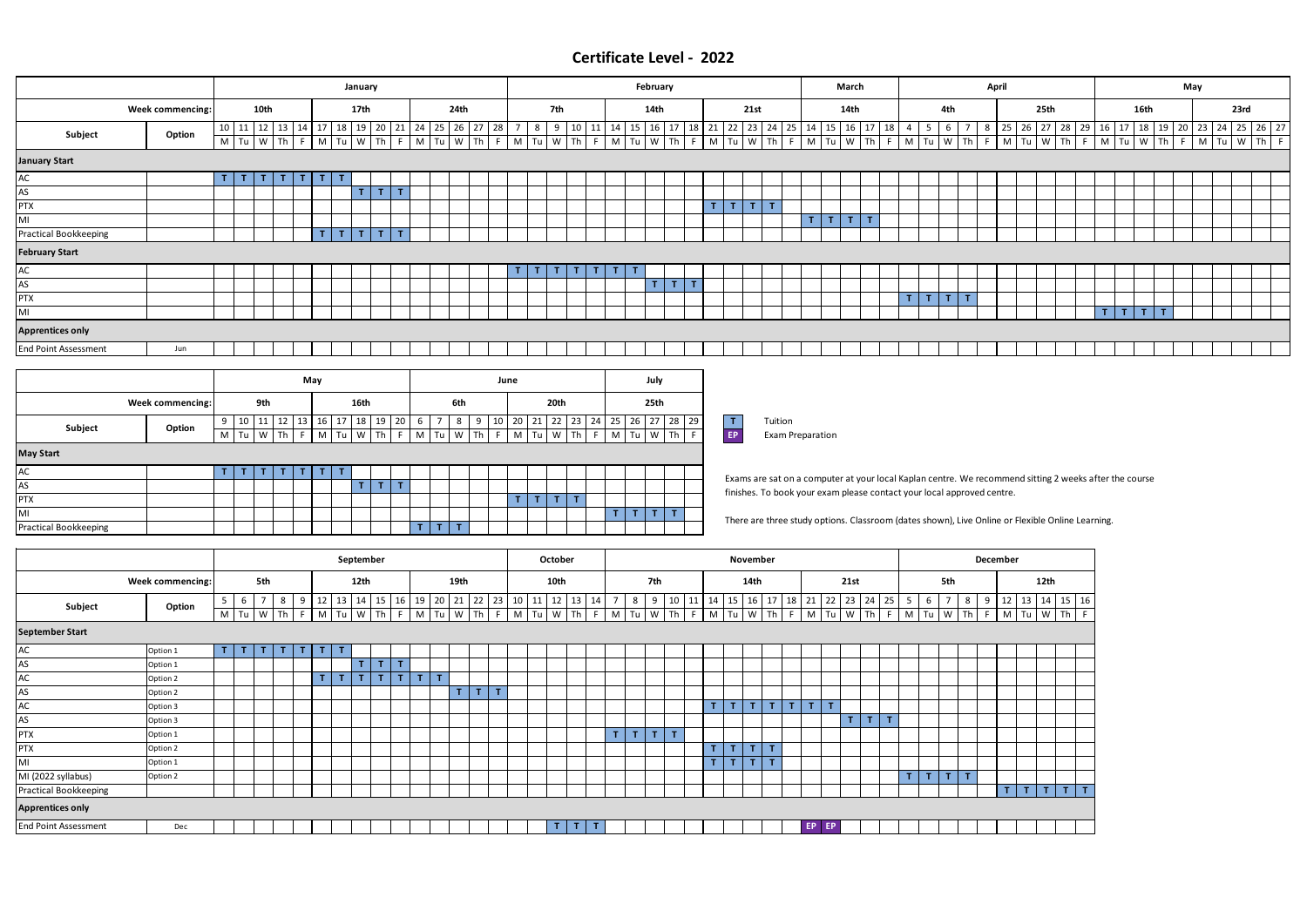#### **Professional Level - March 2022**

|                                              |                         |    |    | <b>November</b> |    |    |    |                | December |    |    |   |    |              |              |              |    |    |      |    |    | January      |              |      |    |              |              |              |      |    |              |
|----------------------------------------------|-------------------------|----|----|-----------------|----|----|----|----------------|----------|----|----|---|----|--------------|--------------|--------------|----|----|------|----|----|--------------|--------------|------|----|--------------|--------------|--------------|------|----|--------------|
|                                              | <b>Week commencing:</b> |    |    | 15th            |    |    |    |                | 6th      |    |    |   |    | 3rd          |              |              |    |    | 10th |    |    |              |              | 17th |    |              |              |              | 24th |    |              |
| <b>Study Combinations</b>                    |                         | 15 | 16 | 17              | 18 | 19 | 6  | $\overline{7}$ | 8        | 9  | 10 | 3 | 4  | 5            | 6            | 7            | 10 | 11 | 12   | 13 |    | 14 17        | 18           | 19   | 20 | 21           | 24           | 25           | 26   | 27 | 28           |
|                                              |                         | M  | Tu | W               | Th | F. |    | $M$ Tu         | W        | Th | F  | M | Tu | W            | Th           | F.           | M  | Tu | W    | Th | F. | M            | Tu           | W    | Th | F            | M            | Tu           | W    | Th | F            |
| 3:3 Approach (already completed Certificate) |                         |    |    |                 |    |    |    |                |          |    |    |   |    |              |              |              |    |    |      |    |    |              |              |      |    |              |              |              |      |    |              |
| <b>FAR/AA/TC</b>                             |                         |    |    |                 |    |    |    |                |          |    |    |   |    |              |              |              | T. | T. | T.   | T. | П  | $\mathbf{T}$ | $\mathbf{T}$ | T    | т  |              |              |              |      |    |              |
| <b>BPT/BST/FM</b>                            | All                     |    |    |                 |    |    |    |                |          |    |    |   | т  | т            | т            | т            | T. |    | т    |    |    |              |              |      |    |              |              |              | T    | T  | T            |
|                                              | <b>Exempt BST</b>       |    |    |                 |    |    |    |                |          |    |    |   | T. | т            | т            | T            |    |    | T.   | T. | т  |              |              |      |    |              |              |              |      | т  | $\mathbf{T}$ |
|                                              | <b>Exempt FM</b>        |    |    |                 |    |    |    |                |          |    |    |   | т  | $\mathsf{T}$ | т            | T            | T. | T. |      |    |    |              |              |      |    |              |              |              | T    | т  | $\mathbf{T}$ |
|                                              | Exempt BST/FM           |    |    |                 |    |    |    |                |          |    |    |   | T. | $\mathsf{T}$ | $\mathbf{T}$ | $\mathbf{T}$ |    |    |      |    |    |              |              |      |    |              |              |              |      | T  | T            |
| 2:2:2 Approach (incorporating Certificate)   |                         |    |    |                 |    |    |    |                |          |    |    |   |    |              |              |              |    |    |      |    |    |              |              |      |    |              |              |              |      |    |              |
| AC/AS/FAR/AA                                 |                         |    |    |                 |    |    |    |                |          |    |    |   |    |              |              |              |    |    |      |    |    |              |              |      |    |              |              |              |      |    |              |
| AC/FAR                                       |                         |    |    |                 |    |    |    |                |          |    |    |   |    |              |              |              |    |    |      |    |    |              |              |      |    |              |              |              |      |    |              |
| AS/AA                                        |                         |    |    |                 |    |    |    |                |          |    |    |   |    |              |              |              |    |    |      |    |    |              |              |      |    |              |              |              |      |    |              |
| PTX/MI/TC/FM                                 | PTX/MI: 2021 syllabus   | T. | т  | т               | т  |    | T. | т              | T        | т  |    |   |    |              |              |              |    |    |      |    |    | T            | T            | T.   | T. | $\mathbf T$  | T            | $\mathsf{T}$ |      |    |              |
| PTX/TC                                       | PTX: 2021 syllabus      |    | т  | т               | т  |    |    |                |          |    |    |   |    |              |              |              |    |    |      |    |    | T            | $\mathbf{T}$ |      |    | $\mathbf{r}$ | $\mathbf{T}$ |              |      |    |              |
| MI/FM                                        | MI: 2021 syllabus       |    |    |                 |    |    | T. | т              | т        | T  |    |   |    |              |              |              |    |    |      |    |    |              |              | T    |    |              |              | T            |      |    |              |
| LW/BTF/BPT/BST                               |                         |    |    |                 |    |    |    |                |          |    |    |   |    |              |              |              | T. | т  | T    | T. | т  | T            |              |      |    |              |              |              |      |    |              |
| <b>BPT</b>                                   |                         |    |    |                 |    |    |    |                |          |    |    |   |    |              |              |              | T. | т  | т    | T. |    |              |              |      |    |              |              |              |      |    |              |
| <b>BST</b>                                   |                         |    |    |                 |    |    |    |                |          |    |    |   |    |              |              |              |    |    |      |    | т  | т            |              |      |    |              |              |              |      |    |              |

|                                                          |                         | Jan     |    |        |              |                |        |         |        |          |         | February |          |         |          |         |           |          |           |           |         |           |           |                     |         | March               |                     |         |        |
|----------------------------------------------------------|-------------------------|---------|----|--------|--------------|----------------|--------|---------|--------|----------|---------|----------|----------|---------|----------|---------|-----------|----------|-----------|-----------|---------|-----------|-----------|---------------------|---------|---------------------|---------------------|---------|--------|
|                                                          | <b>Week commencing:</b> |         |    | 31st   |              |                |        |         | 7th    |          |         |          |          | 14th    |          |         |           |          | 21st      |           |         |           |           | 28th                |         |                     |                     | 7th     |        |
| <b>Study Combinations</b>                                |                         | 31<br>M | Tu | 2<br>W | 3<br>Th      | $\overline{4}$ | 7<br>M | 8<br>Tu | 9<br>W | 10<br>Th | 11<br>F | 14<br>M  | 15<br>Tu | 16<br>W | 17<br>Th | 18<br>F | 21<br>M   | 22<br>Tu | 23<br>W   | 24<br>Th  | 25<br>F | 28<br>M   | 1<br>Tu   | $\overline{2}$<br>W | 3<br>Th | $\overline{4}$<br>F | $\overline{7}$<br>M | 8<br>Tu | 9<br>W |
| 3:3 Approach (already completed Certificate) - continued |                         |         |    |        |              |                |        |         |        |          |         |          |          |         |          |         |           |          |           |           |         |           |           |                     |         |                     |                     |         |        |
| FAR/AA/TC                                                |                         | т       |    | т      | т            | т              | т      | T.      | т      | т        | т       |          |          |         |          |         | <b>EP</b> | EP       | <b>EP</b> | <b>EP</b> | EP      | EP        | EP        | EP                  | EP.     | EP                  | Ε                   | Ε       |        |
| <b>BPT/BST/FM</b>                                        | All                     |         |    |        | т            | т              |        |         |        |          |         |          |          |         |          |         | EP        | EP       | EP        | <b>EP</b> | EP      | EP        | EP        | EP                  | EP      | EP                  | Ε                   | Е       | Ε      |
|                                                          | <b>Exempt BST</b>       |         |    | т      |              | T              |        |         |        |          |         |          |          |         |          |         | EP        | EP       | EP        | <b>EP</b> | EP      | <b>EP</b> | <b>EP</b> | EP                  | EP      | EP                  | E                   | Ε       | E      |
|                                                          | Exempt FM               |         |    |        | т            | T              |        |         |        |          |         |          |          |         |          |         | <b>EP</b> | EP       | <b>EP</b> | EP        | EP      | EP        | EP.       | EP                  | EP.     | <b>EP</b>           | Ε                   | Е       | E      |
|                                                          | Exempt BST/FM           |         |    |        |              | T              |        |         |        |          |         |          |          |         |          |         | <b>EP</b> | EP       | EP        | EP        | EP      | EP        | <b>EP</b> | EP                  | EP.     | <b>EP</b>           | Ε                   | Ε       | E      |
| 2:2:2 Approach (incorporating Certificate) - continued   |                         |         |    |        |              |                |        |         |        |          |         |          |          |         |          |         |           |          |           |           |         |           |           |                     |         |                     |                     |         |        |
| AC/AS/FAR/AA                                             |                         |         | т  | т      | т            | т              | T.     |         |        |          | т       |          | т        | т       | т        | т       |           |          |           | <b>EP</b> | EP      | EP        | EP        | EP                  | EP      | <b>EP</b>           | Е                   | Ε       |        |
| AC/FAR                                                   |                         |         | т  |        | T            | $\mathbf{r}$   |        |         |        |          | T       |          |          | T       | т        |         |           |          |           | <b>EP</b> | EP      | <b>EP</b> | <b>EP</b> | EP                  | EP      | EP                  | E                   | Ε       | Ε      |
| AS/AA                                                    |                         |         |    | T      |              |                | T      |         |        |          |         |          |          |         |          | т       |           |          |           | <b>EP</b> | EP      | EP        | <b>EP</b> | EP                  | EP      | EP                  | Ε                   | Ε       | E      |
| PTX/MI/TC/FM                                             |                         |         | т  | т      | т            | T              | T.     | т       |        |          |         |          |          |         |          |         |           |          |           |           | EP      | EP        | <b>EP</b> | EP                  | EP      | EP                  | E                   | Ε       | E      |
| PTX/TC                                                   |                         | т       |    | т      | т            |                |        |         |        |          |         |          |          |         |          |         |           |          |           |           | EP      | EP        | <b>EP</b> | EP                  | EP      | EP                  | Ε                   | Ε       | Ε      |
| MI/FM                                                    |                         |         |    |        |              | T              | T.     | т       |        |          |         |          |          |         |          |         |           |          |           |           | EP      | EP        | <b>EP</b> | EP                  | EP      | EP                  | E                   | Ε       | E      |
| LW/BTF/BPT/BST                                           |                         |         |    | T      | $\mathsf{T}$ | T              | T.     | т       |        |          |         |          |          |         |          |         |           |          |           | <b>EP</b> | EP      | EP        | <b>EP</b> | EP                  | EP      | <b>EP</b>           | Ε                   | Ε       | E      |
| <b>BPT</b>                                               |                         |         |    | Ŧ      | T            |                | T.     |         |        |          |         |          |          |         |          |         |           |          |           | EP        | EP      | EP        | <b>EP</b> | EP                  | EP      | EP                  | Ε                   | Е       | Ε      |
| <b>BST</b>                                               |                         |         |    |        |              | т              |        |         |        |          |         |          |          |         |          |         |           |          |           | <b>EP</b> | EP      | EP        | EP.       | EP                  | EP      | <b>EP</b>           | Ε                   | Е       | Ε      |

![](_page_5_Picture_3.jpeg)

**Tuition E** Real Exam

\* Personalised days are studied flexibly online and you should not attend your local Kaplan centre on these dates. The timetable dates provided for Personalised days are indicative but you must complete your personalised study in the period between the preceding and next classroom course dates as shown on the timetable.

\*\* This day consists of an online teaching session in the morning, followed by a course exam in the afternoon. Please note the dates of the FAR/AA/TC Live Online/Exam days will be confirmed at a later date.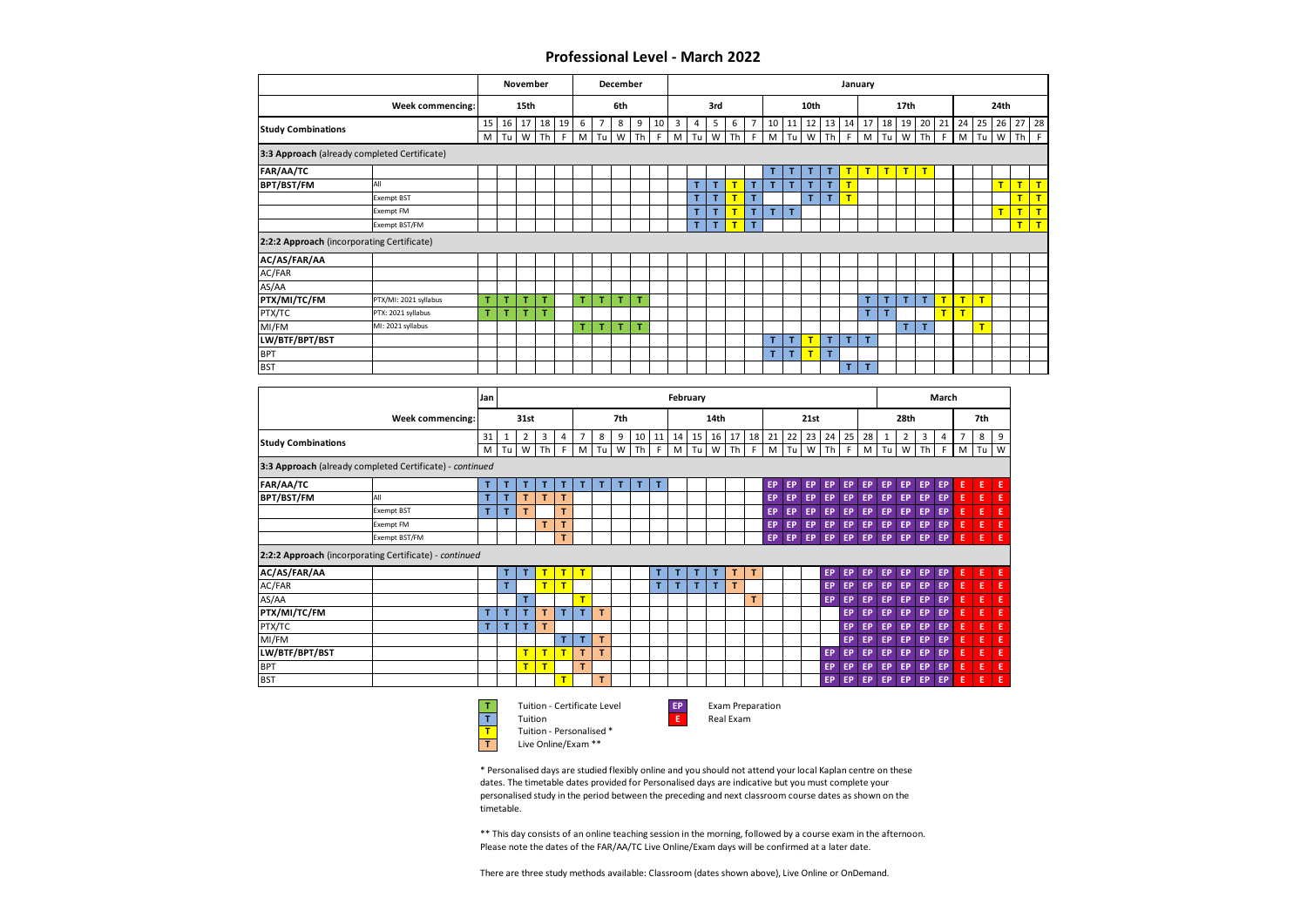#### **Professional Level - June 2022**

|                                                        |                                                          |                                   |                   |                                        |                   |              |                 |             | February         |         |         |                   |             |                               |   |                      |                    |                     |                               |                     |                 |                        |                     |              |                   |             |              | March               |             |              |                   |                 |         |                      |                              |              |                       |        |                         | Apr            |
|--------------------------------------------------------|----------------------------------------------------------|-----------------------------------|-------------------|----------------------------------------|-------------------|--------------|-----------------|-------------|------------------|---------|---------|-------------------|-------------|-------------------------------|---|----------------------|--------------------|---------------------|-------------------------------|---------------------|-----------------|------------------------|---------------------|--------------|-------------------|-------------|--------------|---------------------|-------------|--------------|-------------------|-----------------|---------|----------------------|------------------------------|--------------|-----------------------|--------|-------------------------|----------------|
|                                                        | <b>Week commencing:</b>                                  |                                   |                   | 7th                                    |                   |              |                 | 14th        |                  |         |         |                   | 21st        |                               |   |                      |                    | 28th                |                               |                     |                 |                        | 7th                 |              |                   |             |              | 14th                |             |              |                   |                 | 21st    |                      |                              |              |                       | 28th   |                         |                |
| <b>Study Combinations</b>                              |                                                          | $7\overline{ }$<br>$\overline{M}$ | 8<br>Tu           | 9<br>W<br>Th                           | $\overline{F}$    | 10 11 14 15  | $M$ Tu          | W           | $16$ 17 18<br>Th | F       |         | $21$ 22<br>$M$ Tu | W           | 23 24 25<br>Th                | F | 28<br>$\overline{M}$ | $\mathbf{1}$<br>Tu | $\overline{2}$<br>W | $\overline{\mathbf{3}}$<br>Th | $\overline{4}$<br>F | $7\overline{ }$ | 8<br>$M$ Tu            | 9                   | $W$ Th       | $10 \mid 11$<br>F | $M$ Tu      |              | 14 15 16 17 18<br>W | Th          | F            | $21$ 22<br>$M$ Tu |                 |         | 23 24<br>W Th        | 25<br>F                      |              | 28 29<br>$M$ Tu       |        | $30 \ 31 \ 1$<br>$W$ Th | $\overline{F}$ |
| 3:3 Approach (already completed Certificate)           |                                                          |                                   |                   |                                        |                   |              |                 |             |                  |         |         |                   |             |                               |   |                      |                    |                     |                               |                     |                 |                        |                     |              |                   |             |              |                     |             |              |                   |                 |         |                      |                              |              |                       |        |                         |                |
| FAR/AA/TC                                              | Option 1                                                 |                                   |                   |                                        |                   |              |                 | $\mathbf T$ | $\mathbf{T}$     | T       |         | T<br>T            |             | $T$ $T$                       |   |                      |                    |                     |                               |                     |                 |                        |                     |              |                   |             |              |                     |             |              |                   |                 |         |                      |                              |              |                       |        |                         |                |
| FAR/AA/TC                                              | Option 2                                                 |                                   |                   |                                        |                   |              | $T$   T         |             |                  |         |         |                   |             |                               |   |                      |                    |                     |                               |                     |                 |                        |                     |              |                   | $\mathbf T$ | T            | T                   | $\mathbf T$ | T            |                   | <u>т і т і </u> | $T$ $T$ |                      |                              |              |                       |        |                         |                |
| <b>BPT/BST/FM</b>                                      | All                                                      |                                   |                   |                                        |                   |              |                 |             |                  |         |         |                   |             |                               |   |                      |                    |                     |                               |                     |                 |                        |                     |              |                   |             |              |                     |             |              | $\mathsf T$       | T.              | T.      | $\mathbf T$          | $\mathbf{T}$                 | T            | $\mathbf{T}$          | T      | T                       |                |
|                                                        | <b>Exempt BST</b>                                        |                                   |                   |                                        |                   |              |                 |             |                  |         |         |                   |             |                               |   |                      |                    |                     |                               |                     |                 |                        |                     |              |                   |             |              |                     |             |              | T.                | $\mathsf T$     | T       | $\mathbf T$          |                              |              | T                     | T      | T                       |                |
|                                                        | Exempt FM                                                |                                   |                   |                                        |                   |              |                 |             |                  |         |         |                   |             |                               |   |                      |                    |                     |                               |                     |                 |                        |                     |              |                   |             |              |                     |             |              | $\mathsf T$       | T.              | T       | $\mathbf T$          | $\mathbf T$                  | T            |                       |        |                         |                |
|                                                        | Exempt BST/FM                                            |                                   |                   |                                        |                   |              |                 |             |                  |         |         |                   |             |                               |   |                      |                    |                     |                               |                     |                 |                        |                     |              |                   |             |              |                     |             |              | T                 | $\mathbf T$     | T.      | $\mathbf{T}$         |                              |              |                       |        |                         |                |
| 2:2:2 Approach (incorporating Certificate)             |                                                          |                                   |                   |                                        |                   |              |                 |             |                  |         |         |                   |             |                               |   |                      |                    |                     |                               |                     |                 |                        |                     |              |                   |             |              |                     |             |              |                   |                 |         |                      |                              |              |                       |        |                         |                |
|                                                        |                                                          |                                   |                   |                                        |                   |              |                 |             |                  |         |         |                   |             |                               |   |                      |                    |                     |                               |                     |                 |                        |                     |              |                   |             |              |                     |             |              |                   |                 |         |                      |                              |              |                       |        |                         |                |
| AC/AS/FAR/AA                                           |                                                          |                                   |                   |                                        |                   | т            | т               | т           | т                |         |         |                   |             |                               |   |                      |                    |                     |                               |                     |                 |                        |                     |              |                   | T.          | T.           | T                   | T           | $\mathbf{T}$ |                   |                 |         |                      |                              |              |                       |        |                         |                |
| AC/FAR                                                 |                                                          | $\mathbf{T}$                      | T<br>т            | T                                      | $\mathbf T$       | $\mathbf{T}$ | т               |             |                  |         |         |                   |             |                               |   |                      |                    |                     |                               |                     |                 |                        |                     |              |                   | $\mathbf T$ |              | T                   | T           |              |                   |                 |         |                      |                              |              |                       |        |                         |                |
| AS/AA                                                  |                                                          |                                   |                   |                                        |                   |              |                 | т           | $\mathbf T$      | т       |         |                   |             |                               |   |                      |                    |                     |                               |                     |                 |                        |                     |              |                   |             | $\mathbf{T}$ |                     |             | T            |                   |                 |         |                      |                              |              |                       |        |                         |                |
| PTX/MI/TC/FM                                           |                                                          |                                   |                   |                                        |                   | T.           | $\mathbf{T}$    | T.          | $\mathbf T$      |         |         |                   |             |                               |   |                      |                    |                     |                               |                     | T.              | $\mathbf{T}$           | T I                 | $\mathbf{T}$ |                   |             |              |                     |             |              |                   |                 |         |                      |                              |              |                       |        |                         |                |
| PTX/TC                                                 |                                                          |                                   |                   |                                        |                   | T.           | $\mathbf{T}$    | $\mathbf T$ | $\mathbf{T}$     |         |         |                   |             |                               |   |                      |                    |                     |                               |                     |                 |                        |                     |              |                   |             |              |                     |             |              |                   |                 |         |                      |                              |              |                       |        |                         |                |
| MI/FM                                                  |                                                          |                                   |                   |                                        |                   |              |                 |             |                  |         |         |                   |             |                               |   |                      |                    |                     |                               |                     | тI              | $\mathbf{T}$           | $T$ .               | $\mathbf T$  |                   |             |              |                     |             |              |                   |                 |         |                      |                              |              |                       |        |                         |                |
| LW/BTF/BPT/BST                                         |                                                          |                                   |                   |                                        |                   |              |                 |             |                  |         |         |                   |             |                               |   |                      |                    |                     |                               |                     |                 |                        |                     |              |                   |             |              |                     |             |              | $\mathbf T$       | T               | T       | $\top$               | T                            | T.           |                       |        |                         |                |
| <b>BPT</b>                                             |                                                          |                                   |                   |                                        |                   |              |                 |             |                  |         |         |                   |             |                               |   |                      |                    |                     |                               |                     |                 |                        |                     |              |                   |             |              |                     |             |              | $\mathsf T$       | T               | T       | $\mathbf T$          |                              |              |                       |        |                         |                |
| <b>BST</b>                                             |                                                          |                                   |                   |                                        |                   |              |                 |             |                  |         |         |                   |             |                               |   |                      |                    |                     |                               |                     |                 |                        |                     |              |                   |             |              |                     |             |              |                   |                 |         |                      | $\mathbf{T}$                 | $\mathbf{T}$ |                       |        |                         |                |
|                                                        | Week commencing:                                         |                                   |                   | 4th                                    |                   |              |                 | 11th        |                  |         |         |                   | 18th        |                               |   |                      |                    | 25th                |                               |                     |                 |                        | 2nd                 |              |                   |             |              | 23rd                |             |              |                   |                 | 30th    |                      |                              |              | 6th                   |        |                         |                |
| <b>Study Combinations</b>                              |                                                          | $\overline{4}$<br>$M$ Tu          | 5 <sup>5</sup>    | 6<br>$7^{\circ}$<br>W<br>Th            | 8<br>$\mathsf{F}$ |              | 11 12<br>$M$ Tu | 13<br>W     | 14<br>Th         | 15<br>F | M       | 18 19<br>Tu       | W           | 20 21 22<br>Th                | F | M                    | $25$ 26<br>Tu      | W                   | 27 28 29<br>Th                | F                   | $\overline{2}$  | $\mathbf{3}$<br>$M$ Tu | $\overline{4}$<br>W | 5<br>Th      | 6<br>F            | 23<br>M     | 24<br>Tu     | 25<br>W             | 26<br>Th    | 27<br>F      | 30 31<br>M        | Tu              | 1<br>W  | $\overline{2}$<br>Th | $\overline{\mathbf{3}}$<br>F | 6            | $7^{\circ}$<br>$M$ Tu | 8<br>W |                         |                |
|                                                        | 3:3 Approach (already completed Certificate) - continued |                                   |                   |                                        |                   |              |                 |             |                  |         |         |                   |             |                               |   |                      |                    |                     |                               |                     |                 |                        |                     |              |                   |             |              |                     |             |              |                   |                 |         |                      |                              |              |                       |        |                         |                |
| FAR/AA/TC                                              | Option 1                                                 | T.                                | T<br>$\mathbf{T}$ | T                                      | $\mathbf{T}$      |              |                 |             |                  |         |         |                   |             |                               |   |                      |                    |                     |                               |                     | T               | T                      | $\mathbf{T}$        | T.           | т                 | EP.         | EP           | EP                  | EP          | <b>EP</b>    | EP                | EP              | EP      | EP.                  | EP                           |              |                       |        |                         |                |
| FAR/AA/TC                                              | Option 2                                                 | $\mathbf{T}$                      | T                 | $\mathbf T$                            | $\mathbf T$<br>T  |              |                 |             |                  |         |         |                   |             |                               |   | $\mathbf T$          | T                  | $\mathbf T$         | T                             | $\mathbf{T}$        |                 |                        |                     |              |                   | EP.         | EP           | <b>FP</b>           | FP          | EP           | EP                | ⊕               | EP      | EP.                  | EP                           |              | Æ                     | -F     |                         |                |
| <b>BPT/BST/FM</b>                                      | All                                                      |                                   |                   |                                        |                   |              |                 |             |                  |         |         |                   |             | $T$ $T$                       | T | $\mathbf T$          | $\mathsf T$        | $\mathsf T$         | T                             | $\mathbf{T}$        |                 |                        |                     |              |                   | <b>EP</b>   | EP           | EP                  | EP          | EP           | EP                | EP              | EP      | EP                   | EP                           | Ε            | E                     | Æ      |                         |                |
|                                                        | <b>Exempt BST</b>                                        |                                   |                   |                                        |                   |              |                 |             |                  |         |         |                   |             | $\mathbf{T}$                  | T | $\mathbf T$          | $\mathsf T$        | T.                  |                               | $\mathbf{T}$        |                 |                        |                     |              |                   | EP          | EP           | EP                  | EP          | EP           | EP                | EP              | EP      | EP                   | EP                           | Æ.           | E.                    | E      |                         |                |
|                                                        | Exempt FM                                                |                                   |                   |                                        |                   |              |                 |             |                  |         |         |                   | T           | T                             | T |                      |                    |                     | T                             | $\mathbf{T}$        |                 |                        |                     |              |                   | <b>EP</b>   | EP           | EP                  | EP          | EP           | EP                | EP              | EP      | EP                   | EP                           | E            | E.                    | Æ      |                         |                |
|                                                        | Exempt BST/FM                                            |                                   |                   |                                        |                   |              |                 |             |                  |         |         |                   |             | T                             | T |                      |                    |                     |                               | $\mathbf{T}$        |                 |                        |                     |              |                   | EP.         | EP           | EP.                 | EP          | EP.          | EP.               | EP              | EP      | EP                   | EP                           | E            | E                     | .F     |                         |                |
| 2:2:2 Approach (incorporating Certificate) - continued |                                                          |                                   |                   |                                        |                   |              |                 |             |                  |         |         |                   |             |                               |   |                      |                    |                     |                               |                     |                 |                        |                     |              |                   |             |              |                     |             |              |                   |                 |         |                      |                              |              |                       |        |                         |                |
| AC/AS/FAR/AA                                           |                                                          | T                                 | T<br>$\mathbf{T}$ |                                        | T<br>$\mathbf T$  | T            |                 |             |                  |         |         |                   |             |                               |   |                      |                    |                     |                               |                     |                 |                        |                     |              |                   |             |              |                     | EP.         | <b>EP</b>    | EP.               | EP              | EP      | EP.                  | EP                           |              |                       |        |                         |                |
| AC/FAR                                                 |                                                          | T                                 | $\mathbf{T}$      | T<br>T                                 | T                 |              |                 |             |                  |         |         |                   |             |                               |   |                      |                    |                     |                               |                     |                 |                        |                     |              |                   |             |              |                     | <b>EP</b>   | EP           | EP                | EP              | EP      | EP                   | EP                           |              |                       | -F     |                         |                |
| AS/AA                                                  |                                                          |                                   |                   |                                        |                   | T            |                 |             |                  |         |         |                   |             |                               |   |                      |                    |                     |                               |                     |                 |                        |                     |              |                   |             |              |                     | <b>EP</b>   | EP           | EP                | EP              | EP      | <b>EP</b>            | EP                           |              |                       | -F     |                         |                |
| PTX/MI/TC/FM                                           |                                                          | T                                 | $\mathbf{T}$      | T<br>T                                 | T                 | T            | $\mathbf{T}$    |             |                  |         |         |                   |             |                               |   | $\mathsf T$          | T                  | $\mathbf T$         | $\mathbf{T}$                  | $\mathbf T$         |                 | T                      | $\mathbf T$         |              |                   |             |              |                     |             | EP           | EP                | EP              | EP      | <b>EP</b>            | EP                           |              |                       |        |                         |                |
| PTX/TC                                                 |                                                          | T                                 | $\mathsf T$       |                                        | T                 | T            |                 |             |                  |         |         |                   |             |                               |   |                      |                    |                     | $\mathsf T$                   | $\mathbf{T}$        |                 | T                      | T                   |              |                   |             |              |                     |             | EP           | EP                | EP              | EP      | EP                   | EP                           |              |                       | Æ      |                         |                |
| MI/FM                                                  |                                                          |                                   |                   | T<br>$\mathbf T$                       |                   |              | T               |             |                  |         |         |                   |             |                               |   | $\mathbf T$          | $\mathbf T$        | T                   |                               |                     |                 |                        |                     |              |                   |             |              |                     |             | EP           | EP                | EP              | EP      | <b>EP</b>            | EP                           | Æ            |                       | Æ      |                         |                |
| LW/BTF/BPT/BST                                         |                                                          |                                   |                   |                                        |                   |              | T               | T           | T                |         |         | $\mathbf{T}$      | T           |                               |   |                      |                    |                     |                               |                     |                 |                        |                     |              |                   |             |              |                     | <b>EP</b>   | EP           | EP                | EP              | EP      | EP                   | EP                           | E.           | E                     | Æ      |                         |                |
| <b>BPT</b>                                             |                                                          |                                   |                   |                                        |                   |              | T               | T           |                  |         |         | $\mathbf{I}$      |             |                               |   |                      |                    |                     |                               |                     |                 |                        |                     |              |                   |             |              |                     | EP          | EP           | EP                | EP              | EP      | EP                   | EP                           | E.           | E.                    | Æ      |                         |                |
| <b>BST</b>                                             |                                                          |                                   |                   |                                        |                   |              |                 |             | T                |         |         |                   | $\mathsf T$ |                               |   |                      |                    |                     |                               |                     |                 |                        |                     |              |                   |             |              |                     |             | EP EP        |                   | EP EP EP EP EP  |         |                      |                              | -E I         | E.                    | E.     |                         |                |
|                                                        |                                                          | T<br>$\mathbf T$                  |                   | Tuition - Certificate Level<br>Tuition |                   |              |                 |             |                  |         | EP<br>Æ |                   |             | Exam Preparation<br>Real Exam |   |                      |                    |                     |                               |                     |                 |                        |                     |              |                   |             |              |                     |             |              |                   |                 |         |                      |                              |              |                       |        |                         |                |

\* Personalised days are studied flexibly online and you should not attend your local Kaplan centre on these dates. The timetable dates provided for Personalised days are indicative but you must complete your personalised study in the period between the preceding and next classroom course dates as shown on the timetable.

\*\* This day consists of an online teaching session in the morning, followed by a course exam in the afternoon. Please note the dates of the FAR/AA/TC Live Online/Exam days will be confirmed at a later date.

There are three study methods available: Classroom (dates shown above), Live Online or OnDemand.

**T** Tuition - Personalised \*<br> **T** Live Online/Exam \*\* **T** Live Online/Exam \*\*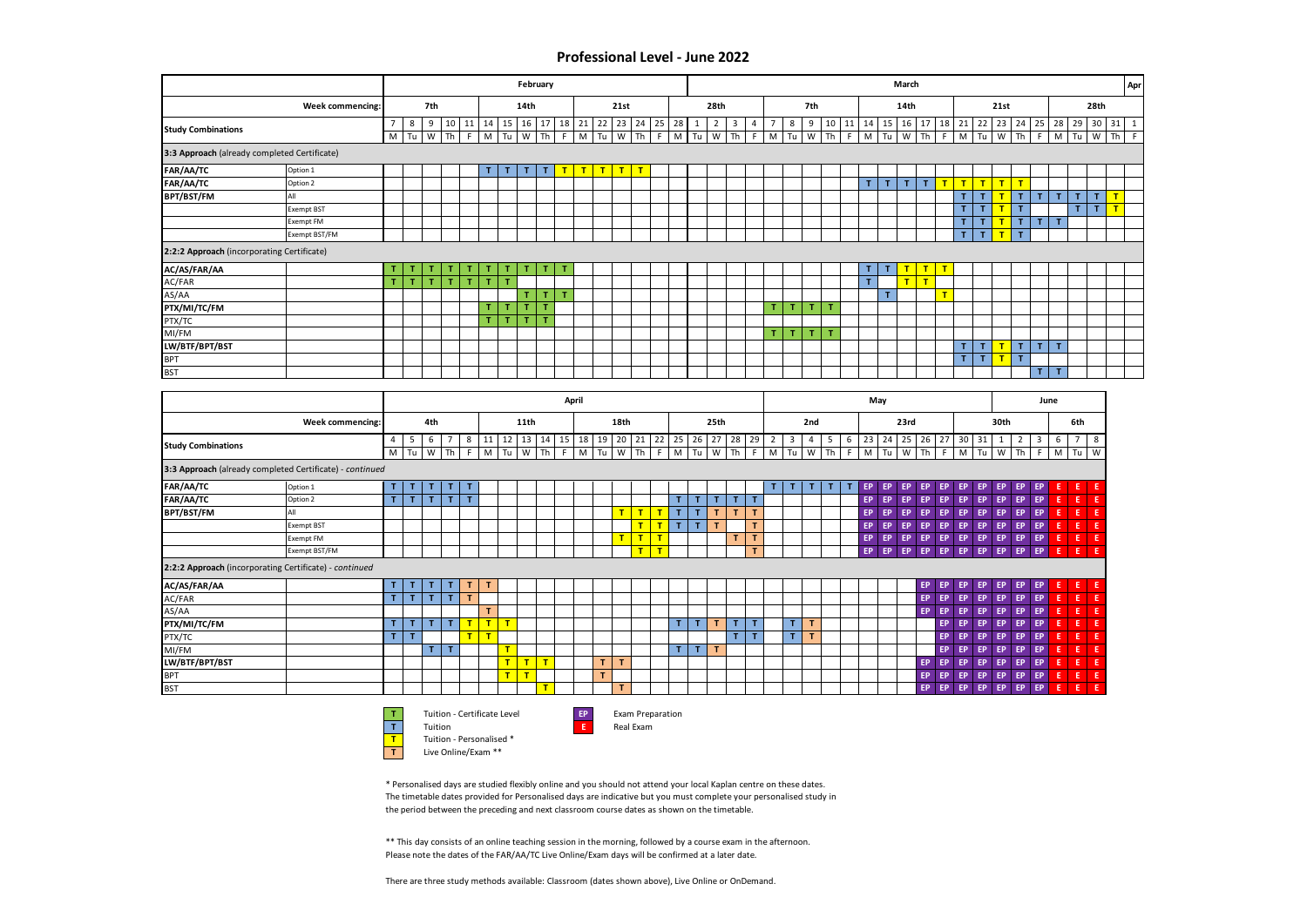#### **Professional Level - September 2022**

|                                                        |                                                          |                        | April       |                |                                |              |                          |              |              |              |                             |                |                | May          |             |                                                  |                        |                |                |                |                     |                 |                         |    |                    |              |                  |              |               |              |           |              | June                 |                  |           |         |                      |                         |                              |             |              |        |              | Jul               |
|--------------------------------------------------------|----------------------------------------------------------|------------------------|-------------|----------------|--------------------------------|--------------|--------------------------|--------------|--------------|--------------|-----------------------------|----------------|----------------|--------------|-------------|--------------------------------------------------|------------------------|----------------|----------------|----------------|---------------------|-----------------|-------------------------|----|--------------------|--------------|------------------|--------------|---------------|--------------|-----------|--------------|----------------------|------------------|-----------|---------|----------------------|-------------------------|------------------------------|-------------|--------------|--------|--------------|-------------------|
|                                                        | <b>Week commencing:</b>                                  |                        | 25th        |                |                                |              |                          |              | 9th          |              |                             |                |                | 16th         |             |                                                  |                        |                | 23rd           |                |                     |                 |                         |    | 6th                |              |                  |              |               |              | 13th      |              |                      |                  |           |         | 20th                 |                         |                              |             |              | 27th   |              |                   |
| <b>Study Combinations</b>                              |                                                          | $M$ Tu                 | W           | Th             | 25 26 27 28 29<br>$\mathsf{F}$ |              | M Tu                     |              | <b>W</b>     | Th           | F                           | $\overline{M}$ | Tu             | W            | Th          | $9$   10   11   12   13   16   17   18   19   20 | F<br>M                 | Tu             | W              | <b>Th</b>      | 23 24 25 26 27<br>F | 6               | $7\overline{ }$<br>M Tu |    | $8 \mid 9$<br>W Th |              | 10<br>F          | M            |               | Tu           | W         | Th           | 13 14 15 16 17<br>F  | 20<br>${\sf M}$  |           | Tu      | W                    | Th I                    | 21 22 23 24 27 28 29 30<br>F | M           | Tu           | $W$ Th |              | $\mathbf{1}$<br>F |
| 3:3 Approach (already completed Certificate)           |                                                          |                        |             |                |                                |              |                          |              |              |              |                             |                |                |              |             |                                                  |                        |                |                |                |                     |                 |                         |    |                    |              |                  |              |               |              |           |              |                      |                  |           |         |                      |                         |                              |             |              |        |              |                   |
| FAR/AA/TC                                              | Option 1                                                 |                        |             |                |                                |              |                          |              |              |              |                             | T              | $\mathsf T$    | $\mathbf{T}$ |             | $\mathbf T$<br>T                                 | T                      | T              | T              | T              |                     |                 |                         |    |                    |              |                  | T.           |               | $\mathbf{T}$ | T         | T            | $\mathbf{T}$         |                  |           |         |                      |                         |                              |             |              |        |              |                   |
| FAR/AA/TC                                              | Option 2                                                 |                        |             |                |                                |              |                          |              |              |              |                             |                |                |              |             |                                                  |                        |                |                |                |                     |                 |                         |    |                    |              |                  | $\mathbf{T}$ |               | T            | T         | $\mathbf T$  | T                    |                  |           |         | <u>T   T   T   T</u> |                         |                              |             |              |        |              |                   |
| <b>BPT/BST/FM</b>                                      | All                                                      |                        |             |                |                                |              |                          |              |              |              |                             |                |                |              |             |                                                  |                        |                |                |                |                     |                 |                         |    |                    |              |                  |              |               |              |           |              |                      | T                |           | T       | T                    | T                       | $\mathbf{T}$ .               | $\top$      | T            | T      | $\mathbf{T}$ |                   |
|                                                        | <b>Exempt BST</b>                                        |                        |             |                |                                |              |                          |              |              |              |                             |                |                |              |             |                                                  |                        |                |                |                |                     |                 |                         |    |                    |              |                  |              |               |              |           |              |                      | $\mathsf T$      |           | T       | T                    | $\mathbf T$             |                              |             | $\mathbf{T}$ | T      | T            |                   |
|                                                        | <b>Exempt FM</b>                                         |                        |             |                |                                |              |                          |              |              |              |                             |                |                |              |             |                                                  |                        |                |                |                |                     |                 |                         |    |                    |              |                  |              |               |              |           |              |                      | $\mathsf T$      |           | T       | T                    | $\mathbf{T}$ .          | T                            | $\mathbf T$ |              |        |              |                   |
|                                                        | Exempt BST/FM                                            |                        |             |                |                                |              |                          |              |              |              |                             |                |                |              |             |                                                  |                        |                |                |                |                     |                 |                         |    |                    |              |                  |              |               |              |           |              |                      | $\overline{T}$   |           | T       | T                    | $\overline{\mathbf{T}}$ |                              |             |              |        |              |                   |
| 2:2:2 Approach (incorporating Certificate)             |                                                          |                        |             |                |                                |              |                          |              |              |              |                             |                |                |              |             |                                                  |                        |                |                |                |                     |                 |                         |    |                    |              |                  |              |               |              |           |              |                      |                  |           |         |                      |                         |                              |             |              |        |              |                   |
| AC/AS/FAR/AA                                           |                                                          |                        |             |                |                                |              | T.                       | т            | т            | $\mathbf{T}$ | $\mathbf{T}$                | T.             | $\mathbf{T}$   | $\mathbf{T}$ |             | T.<br>т                                          |                        |                |                |                |                     | T.              | T                       |    | T                  |              | <u>  т   т  </u> |              |               |              |           |              |                      |                  |           |         |                      |                         |                              |             |              |        |              |                   |
| AC/FAR                                                 |                                                          |                        |             |                |                                |              | $T$ .<br>T               |              | $\mathbf{T}$ | T            | $\mathbf{T}$                | $\mathbf T$ .  | $\mathbf{T}$   |              |             |                                                  |                        |                |                |                |                     | T.              |                         |    | $T$ $T$            |              |                  |              |               |              |           |              |                      |                  |           |         |                      |                         |                              |             |              |        |              |                   |
| AS/AA                                                  |                                                          |                        |             |                |                                |              |                          |              |              |              |                             |                |                | $\mathbf{T}$ |             | $\mathbf T$<br>$\mathbf{T}$                      |                        |                |                |                |                     |                 | $\mathbf T$             |    |                    |              | T                |              |               |              |           |              |                      |                  |           |         |                      |                         |                              |             |              |        |              |                   |
| PTX/MI/TC/FM                                           |                                                          | $\mathbf T$            | $\mathbf T$ | $\mathbf{T}$ . | $\mathbf T$                    |              |                          |              |              |              |                             | T.             | тI             | $\top$       | $\mathbf T$ |                                                  |                        |                |                |                |                     | T               | T                       |    | $T$ $T$            |              | T                |              | $T$ $T$       |              |           |              |                      |                  |           |         |                      |                         |                              |             |              |        |              |                   |
| PTX/TC                                                 |                                                          | $\mathbf{T}$           | $\mathbf T$ | T              | $\mathbf{T}$                   |              |                          |              |              |              |                             |                |                |              |             |                                                  |                        |                |                |                |                     |                 |                         |    | T                  | $\mathbf{T}$ |                  | T            | T             |              |           |              |                      |                  |           |         |                      |                         |                              |             |              |        |              |                   |
| MI/FM                                                  |                                                          |                        |             |                |                                |              |                          |              |              |              |                             | T              | $\blacksquare$ | $\top$       |             | $\mathbf{T}$                                     |                        |                |                |                |                     |                 | тI<br>$\mathbf{T}$      |    |                    |              | T                |              |               |              |           |              |                      |                  |           |         |                      |                         |                              |             |              |        |              |                   |
| LW/BTF/BPT/BST                                         |                                                          |                        |             |                |                                |              |                          |              |              |              |                             |                |                |              |             |                                                  |                        |                |                |                |                     |                 |                         |    |                    |              |                  | $\mathbf T$  |               | T            |           | $T$ $T$      | T                    | $\mathbf{T}$     |           |         |                      |                         |                              |             |              |        |              |                   |
| <b>BPT</b>                                             |                                                          |                        |             |                |                                |              |                          |              |              |              |                             |                |                |              |             |                                                  |                        |                |                |                |                     |                 |                         |    |                    |              |                  |              |               |              | T         | T            | T                    | T                |           |         |                      |                         |                              |             |              |        |              |                   |
|                                                        |                                                          |                        |             |                |                                |              |                          |              |              |              |                             |                |                |              |             |                                                  |                        |                |                |                |                     |                 |                         |    |                    |              |                  |              | $\mathbf T$ . | T            |           |              |                      |                  |           |         |                      |                         |                              |             |              |        |              |                   |
| <b>BST</b>                                             |                                                          |                        |             |                |                                |              |                          |              |              |              |                             |                |                |              |             |                                                  |                        |                |                |                |                     |                 |                         |    |                    |              |                  |              |               |              |           |              |                      |                  |           |         |                      |                         |                              |             |              |        |              |                   |
|                                                        |                                                          |                        |             |                |                                |              |                          |              | July         |              |                             |                |                |              |             |                                                  |                        |                |                |                |                     |                 | August                  |    |                    |              |                  |              |               |              |           |              |                      |                  | September |         |                      |                         |                              |             |              |        |              |                   |
|                                                        |                                                          |                        |             |                |                                |              |                          |              |              |              |                             |                |                |              |             |                                                  |                        |                |                |                |                     |                 |                         |    |                    |              |                  |              |               |              |           |              |                      |                  |           |         |                      |                         |                              |             |              |        |              |                   |
|                                                        |                                                          |                        | 11th        |                |                                |              |                          |              | 18th         |              |                             |                |                | 25th         |             |                                                  |                        |                | 1st            |                |                     |                 |                         |    | 22nd               |              |                  |              |               |              | 29th      |              |                      |                  |           | 5th     |                      |                         |                              |             |              |        |              |                   |
|                                                        | Week commencing:                                         |                        |             |                |                                |              |                          |              |              |              |                             |                |                |              |             |                                                  |                        | $\overline{2}$ | $\overline{3}$ | $\overline{4}$ | 5                   |                 | 22 23                   |    |                    | 24 25        | 26               | 29 30        |               |              |           | $\mathbf{1}$ | $\overline{2}$       | 5                |           | 6       | $\overline{7}$       |                         |                              |             |              |        |              |                   |
| <b>Study Combinations</b>                              |                                                          | $11 \mid 12$<br>$M$ Tu | 13<br>W     | Th             | 14 15<br>F                     |              | 18 19 20 21 22<br>$M$ Tu |              | W            | Th           | F                           | 25 26<br>M     | Tu             | 27<br>W      | Th          | 28<br>29                                         | $\mathbf{1}$<br>F<br>M | Tu             | W              | Th             | F                   |                 | M Tu W                  |    |                    | Th           | F                | M            |               | Tu           | 31<br>W   | Th           | F                    | M                |           | Tu W    |                      |                         |                              |             |              |        |              |                   |
|                                                        | 3:3 Approach (already completed Certificate) - continued |                        |             |                |                                |              |                          |              |              |              |                             |                |                |              |             |                                                  |                        |                |                |                |                     |                 |                         |    |                    |              |                  |              |               |              |           |              |                      |                  |           |         |                      |                         |                              |             |              |        |              |                   |
| FAR/AA/TC                                              | Option 1                                                 |                        |             |                |                                |              | T.                       | T            | T.           | T            | $\mathbf{T}$                |                |                |              |             |                                                  |                        |                |                |                |                     | EP.             | EP                      |    | EP                 | EP           | EP               | EP           |               | EP.          | <b>EP</b> | EP           | EP                   | E                |           | E.      | -E                   |                         |                              |             |              |        |              |                   |
|                                                        | Option 2                                                 |                        |             |                |                                |              | $\mathbf{r}$             |              | $\mathbf{r}$ | $\mathbf{T}$ | $\mathbf{r}$                | $\mathbf{T}$   |                |              |             | $\mathbf{T}$                                     |                        |                |                |                |                     |                 | EP                      |    | EP                 |              |                  |              |               |              |           |              |                      | F                |           | E.      | Æ                    |                         |                              |             |              |        |              |                   |
| FAR/AA/TC<br><b>BPT/BST/FM</b>                         | All                                                      |                        | T           | T              | $\mathbf{T}$                   |              | T                        | T.           | T.           | T.           | T                           |                | $\mathbf{T}$   | $\mathbf{T}$ |             | $\mathbf{T}$                                     |                        |                |                |                |                     | EP<br><b>EP</b> |                         |    | EP                 | EP<br>EP     | <b>EP</b><br>EP  | EP<br>EP     |               | EP<br>EP     | EP<br>EP  | EP<br>EP     | EP<br>EP             | E                |           | E.      | Æ                    |                         |                              |             |              |        |              |                   |
|                                                        | <b>Exempt BST</b>                                        |                        | T           | T              |                                |              |                          | $\mathsf T$  |              |              |                             |                |                |              |             |                                                  |                        |                |                |                |                     | <b>EP</b>       | EP                      | EP |                    | EP           | EP               | EP           |               |              | EP        |              |                      | E                |           | E.      | Æ                    |                         |                              |             |              |        |              |                   |
|                                                        | <b>Exempt FM</b>                                         |                        |             |                |                                |              | $\mathbf T$              | $\mathbf T$  | $\mathbf T$  |              | $\mathsf T$                 |                |                |              |             |                                                  |                        |                |                |                |                     |                 |                         |    |                    |              |                  |              |               | EP           |           | EP           | EP                   |                  |           |         |                      |                         |                              |             |              |        |              |                   |
|                                                        |                                                          |                        | T           | T              | $^{\circ}$                     |              |                          |              |              | T.           | $\mathbf T$<br>$\mathbf{r}$ |                |                |              |             |                                                  |                        |                |                |                |                     | EP              | <b>EP</b>               | EP |                    | EP           | EP               | EP           |               | EP           | EP        | EP           | EP                   | $\mathsf E$      |           | E.      | E                    |                         |                              |             |              |        |              |                   |
| 2:2:2 Approach (incorporating Certificate) - continued | Exempt BST/FM                                            |                        | T           | T              |                                |              |                          |              |              |              |                             |                |                |              |             |                                                  |                        |                |                |                |                     |                 | EP EP                   | EP |                    | EP           | EP               |              | EP EP EP      |              |           |              | EP EP                | E                |           | E.      | -E                   |                         |                              |             |              |        |              |                   |
|                                                        |                                                          |                        |             |                |                                |              |                          |              |              |              |                             | $\mathbf{T}$   |                |              |             |                                                  |                        |                |                |                |                     |                 |                         |    |                    |              |                  |              |               |              |           |              |                      |                  |           |         |                      |                         |                              |             |              |        |              |                   |
| AC/AS/FAR/AA                                           |                                                          |                        |             |                |                                |              | T                        | T            | T            | T            | T                           |                |                |              |             |                                                  |                        |                |                |                |                     |                 |                         |    |                    | EP.          | EP               | EP<br>FP     |               | EP           | EP        | EP           | EP                   |                  |           |         | -E                   |                         |                              |             |              |        |              |                   |
| AC/FAR                                                 |                                                          |                        |             |                |                                |              | $\mathbf{T}$             | T.           | $\mathbf{T}$ | T            | $\mathbf{T}$                |                |                |              |             |                                                  |                        |                |                |                |                     |                 |                         |    |                    | <b>EP</b>    | EP.              |              |               | <b>EP</b>    | EP        | EP           | EP                   | F                |           | E.      | E                    |                         |                              |             |              |        |              |                   |
| AS/AA                                                  |                                                          |                        |             |                |                                |              |                          |              |              |              |                             | T              |                |              |             |                                                  |                        |                |                |                |                     |                 |                         |    |                    | EP           | EP.              | EP.          |               | EP           | EP        | EP           | EP                   | E                |           |         | E                    |                         |                              |             |              |        |              |                   |
| PTX/MI/TC/FM                                           |                                                          |                        |             |                |                                |              | $\mathsf T$              | $\mathbf T$  | $\mathsf T$  | $\mathbf{T}$ | $\mathbf{T}$                | T              | T              |              |             |                                                  |                        |                |                |                |                     |                 |                         |    |                    |              | EP               | EP           |               | <b>EP</b>    | EP        | EP           | EP                   | E                |           |         | -E                   |                         |                              |             |              |        |              |                   |
| PTX/TC                                                 |                                                          |                        |             |                |                                |              | $\mathbf T$              | $\mathsf T$  | $\mathsf T$  | T            |                             |                |                |              |             |                                                  |                        |                |                |                |                     |                 |                         |    |                    |              | <b>EP</b>        | EP           |               | EP           | EP        | EP           | EP                   | E                |           | Ε       | E                    |                         |                              |             |              |        |              |                   |
| MI/FM                                                  |                                                          |                        |             |                |                                |              |                          |              |              |              | T                           | T              | T              |              |             |                                                  |                        |                |                |                |                     |                 |                         |    |                    |              | <b>EP</b>        | EP           |               | EP           | EP        | EP           | EP                   | E                |           | E.      | E                    |                         |                              |             |              |        |              |                   |
| LW/BTF/BPT/BST                                         |                                                          |                        | T           |                | $T$ $T$                        | $\mathbf T$  |                          | $\mathsf{T}$ |              |              |                             |                |                |              |             |                                                  |                        |                |                |                |                     |                 |                         |    |                    | EP           | EP               | EP           |               | EP           | EP        | EP           | EP                   | E                |           | E.      | Æ                    |                         |                              |             |              |        |              |                   |
| <b>BPT</b><br><b>BST</b>                               |                                                          |                        | T           | T              | T                              | $\mathbf{r}$ |                          | T.           |              |              |                             |                |                |              |             |                                                  |                        |                |                |                |                     |                 |                         |    |                    | EP           | EP.<br>$EP$ $EP$ | EP           |               | EP           | EP        | EP           | EP<br>EP EP EP EP EP | $\mathsf E$<br>E |           | E<br>E. | Æ<br>Æ               |                         |                              |             |              |        |              |                   |

![](_page_7_Picture_2.jpeg)

**T** Tuition - Personalised \*<br> **T** Live Online/Exam \*\* **T** Live Online/Exam \*\*

\* Personalised days are studied flexibly online and you should not attend your local Kaplan centre on these dates. The timetable dates provided for Personalised days are indicative but you must complete your personalised study in the period between the preceding and next classroom course dates as shown on the timetable.

\*\* This day consists of an online teaching session in the morning, followed by a course exam in the afternoon. Please note the dates of the FAR/AA/TC Live Online/Exam days will be confirmed at a later date.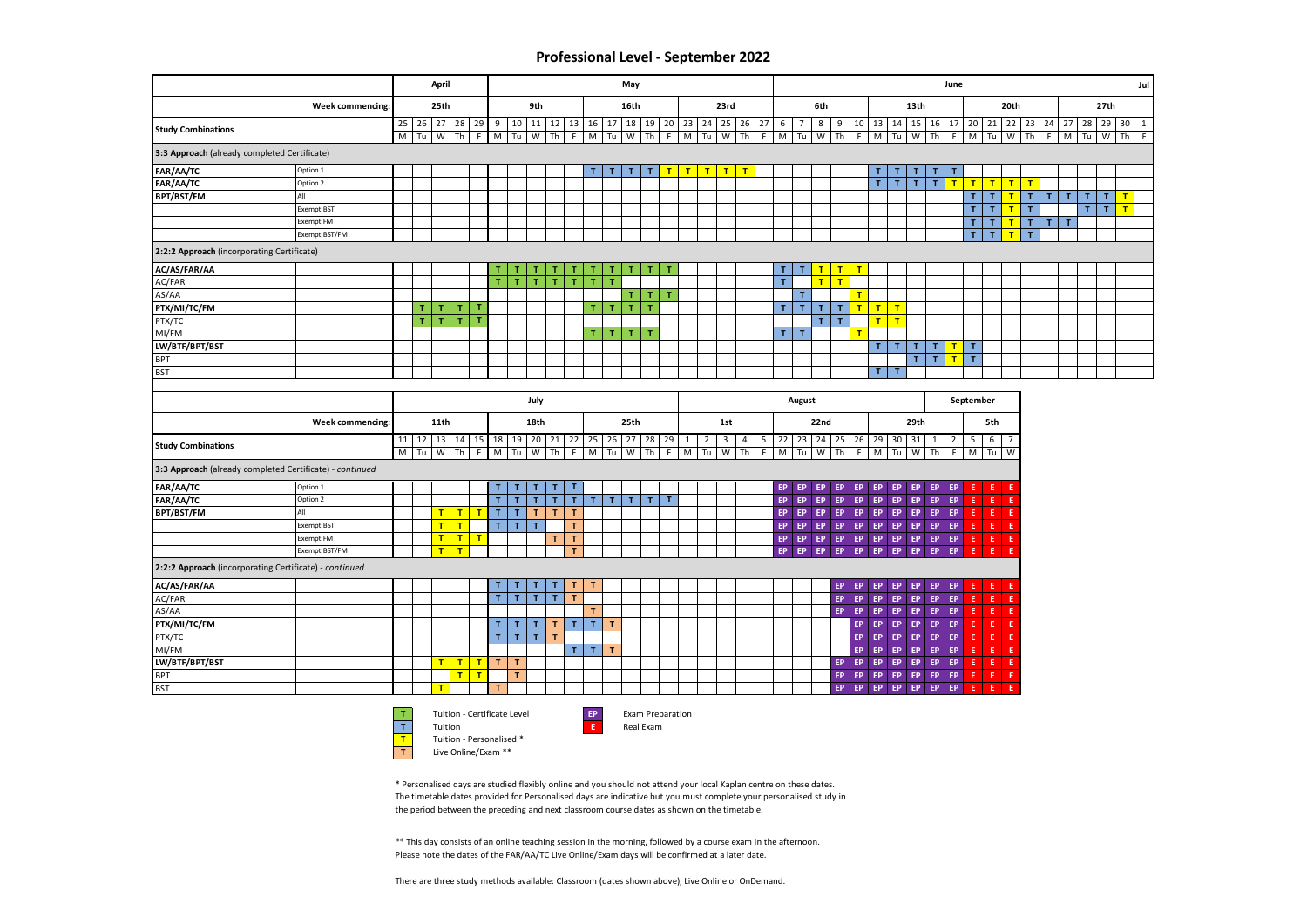#### **Professional Level - December 2022**

|                                                          |                   |             |                | July             |    |    |                      |              |                 |              |                                     |             |               | August       |              |                      |                     |    |      |    |                         |                |                                  |                     |              |              |                   |    |      |                | September      |                 |                        |                |               |    |   |                              |          |                |             |   |
|----------------------------------------------------------|-------------------|-------------|----------------|------------------|----|----|----------------------|--------------|-----------------|--------------|-------------------------------------|-------------|---------------|--------------|--------------|----------------------|---------------------|----|------|----|-------------------------|----------------|----------------------------------|---------------------|--------------|--------------|-------------------|----|------|----------------|----------------|-----------------|------------------------|----------------|---------------|----|---|------------------------------|----------|----------------|-------------|---|
|                                                          | Week commencing:  |             |                | 18th             |    |    |                      |              | 8th             |              |                                     |             |               | 15th         |              |                      |                     |    | 22nd |    |                         |                |                                  | 5th                 |              |              |                   |    | 12th |                |                |                 |                        | 19th           |               |    |   |                              |          | 26th           |             |   |
| <b>Study Combinations</b>                                |                   | 18<br>M     | Tu I           | 19 20 21 22<br>W | Th | F. | 8<br>M               | 9            | Tu W            | Th           | $10 \mid 11 \mid 12$<br>$\mathsf F$ |             | 15 16<br>M Tu | 17<br>W      | 18<br>Th     | F.                   | 19 22 23 24 25<br>M | Tu | W    | Th | 26 5<br>$\mathsf F$     | $\overline{M}$ | 6<br>Tu                          | $\overline{7}$<br>w | 8<br>Th      | 9<br>F       | 12 13<br>M        | Tu | W    | Th             | F              |                 | 14 15 16 19 20<br>M Tu |                | 21 22<br>W Th | 23 | F | 26<br>M                      | 27<br>Tu | 28<br><b>W</b> | 29 30<br>Th | F |
| 3:3 Approach (already completed Certificate)             |                   |             |                |                  |    |    |                      |              |                 |              |                                     |             |               |              |              |                      |                     |    |      |    |                         |                |                                  |                     |              |              |                   |    |      |                |                |                 |                        |                |               |    |   |                              |          |                |             |   |
| FAR/AA/TC                                                |                   |             |                |                  |    |    | $\mathbf{T}$         | $\mathbf{r}$ | т               | $\mathbf{T}$ |                                     | т           | T             | T            | T            |                      |                     |    |      |    |                         | T.             | T                                | T                   | $\mathbf{T}$ | T            |                   |    |      |                |                |                 |                        |                |               |    |   |                              |          |                |             |   |
| <b>BPT/BST/FM Option 1</b>                               | AII               |             |                |                  |    |    | $\mathbf{T}$         | T            | T               | $\mathbf{T}$ | $\mathbf T$                         | $\mathsf T$ | $\mathsf T$   | $\mathsf T$  | T            |                      |                     |    |      |    |                         |                |                                  |                     |              |              |                   |    |      |                |                |                 |                        |                |               |    |   |                              |          | T              | $T$ $T$     |   |
|                                                          | <b>Exempt BST</b> |             |                |                  |    |    | T                    | $\mathbf T$  | T               | $\mathbf{T}$ | $\mathbf T$                         | T           |               |              | T            |                      |                     |    |      |    |                         |                |                                  |                     |              |              |                   |    |      |                |                |                 |                        |                |               |    |   |                              |          | T              | T           |   |
|                                                          | <b>Exempt FM</b>  |             |                |                  |    |    | $\mathbf{T}$         | T            | $\mathsf{T}$    | $\mathbf{T}$ |                                     |             | T             | T            |              |                      |                     |    |      |    |                         |                |                                  |                     |              |              |                   |    |      |                |                |                 |                        |                |               |    |   |                              |          | $T$ $T$ $T$    |             |   |
|                                                          | Exempt BST/FM     |             |                |                  |    |    | $\mathbf{T}$         | T            | $^{\mathsf{T}}$ | $\mathbf{T}$ |                                     |             |               |              |              |                      |                     |    |      |    |                         |                |                                  |                     |              |              |                   |    |      |                |                |                 |                        |                |               |    |   |                              |          | T              | T           |   |
| <b>BPT/BST/FM Option 2</b>                               | AII               |             |                |                  |    |    |                      |              |                 |              |                                     |             |               |              |              |                      |                     |    |      |    |                         |                |                                  |                     |              |              | т                 | т  |      | T              | T.             | T               | T                      | T              | T             |    |   |                              |          |                |             |   |
|                                                          | <b>Exempt BST</b> |             |                |                  |    |    |                      |              |                 |              |                                     |             |               |              |              |                      |                     |    |      |    |                         |                |                                  |                     |              |              | T.                | T  | T    | $\mathbf T$    | T              | $\mathbf{r}$    |                        |                | T             |    |   |                              |          |                |             |   |
|                                                          | <b>Exempt FM</b>  |             |                |                  |    |    |                      |              |                 |              |                                     |             |               |              |              |                      |                     |    |      |    |                         |                |                                  |                     |              |              | T                 | T  | T    | $\mathsf T$    |                |                 | T                      | $\mathsf T$    |               |    |   |                              |          |                |             |   |
|                                                          | Exempt BST/FM     |             |                |                  |    |    |                      |              |                 |              |                                     |             |               |              |              |                      |                     |    |      |    |                         |                |                                  |                     |              |              | T.                | T  | T    | $\overline{1}$ |                |                 |                        |                |               |    |   |                              |          |                |             |   |
| 2:2:2 Approach (incorporating Certificate)               |                   |             |                |                  |    |    |                      |              |                 |              |                                     |             |               |              |              |                      |                     |    |      |    |                         |                |                                  |                     |              |              |                   |    |      |                |                |                 |                        |                |               |    |   |                              |          |                |             |   |
|                                                          |                   |             |                |                  |    |    |                      |              |                 |              |                                     |             |               |              |              |                      |                     |    |      |    |                         |                |                                  |                     |              |              |                   | T. | т    | $\mathbf{T}$   |                |                 |                        |                |               |    |   |                              |          |                |             |   |
| <b>AC/AS/FAR/AA</b>                                      |                   |             |                |                  |    |    |                      |              |                 |              |                                     |             |               |              |              |                      |                     |    |      |    |                         | т<br>T.        | т                                | т                   | т<br>T.      | T            | т<br>$\mathbf{T}$ | T. |      |                | т              |                 |                        |                |               |    |   | T<br>$\overline{\mathbf{T}}$ | T.       | T              | T           | T |
| AC/FAR                                                   |                   |             |                |                  |    |    |                      |              |                 |              |                                     |             |               |              |              |                      |                     |    |      |    |                         |                | T                                | T                   |              | $\mathbf{T}$ |                   |    |      |                |                |                 |                        |                |               |    |   |                              |          | T              | T           |   |
| AS/AA                                                    |                   |             | T.             |                  |    |    |                      |              |                 |              |                                     |             |               |              |              |                      |                     |    |      |    |                         |                |                                  |                     |              |              |                   |    | T.   | T              | т              |                 |                        |                |               |    |   |                              | T.       |                |             | T |
| PTX/MI/TC/FM                                             |                   | T.          |                | $\mathbf{T}$     | т  |    |                      |              |                 |              |                                     | T.          | $\mathbf{T}$  | T            | T            |                      |                     |    |      |    |                         | T.             | T                                | $\mathbf{T}$        | T            | T            | $T$ $T$           |    |      |                |                |                 |                        |                |               |    |   |                              |          |                |             |   |
| PTX/TC                                                   |                   |             |                |                  |    |    |                      |              |                 |              |                                     | T.          | $\mathbf{T}$  | $\mathbf{T}$ | $\mathbf{T}$ |                      |                     |    |      |    |                         |                |                                  | T                   | $\mathbf{T}$ |              | $T$ $T$           |    |      |                |                |                 |                        |                |               |    |   |                              |          |                |             |   |
| MI/FM                                                    |                   | T.          | $\mathbf{T}$   | T.               | T  |    |                      |              |                 |              |                                     |             |               |              |              |                      |                     |    |      |    |                         | TIT            |                                  |                     |              | T            |                   |    |      |                |                |                 |                        |                |               |    |   |                              |          |                |             |   |
| LW/BTF/BPT/BST                                           |                   |             |                |                  |    |    |                      |              |                 |              |                                     | T.          | $\mathbf{T}$  | T            | $\mathbf{T}$ | T                    | T                   |    |      |    |                         |                |                                  |                     |              |              |                   |    |      |                |                |                 |                        |                |               |    |   |                              |          |                |             |   |
| BPT                                                      |                   |             |                |                  |    |    |                      |              |                 |              |                                     | $\mathbf T$ | $\mathbf{T}$  | T            | $\mathbf{T}$ |                      |                     |    |      |    |                         |                |                                  |                     |              |              |                   |    |      |                |                |                 |                        |                |               |    |   |                              |          |                |             |   |
| <b>BST</b>                                               |                   |             |                |                  |    |    |                      |              |                 |              |                                     |             |               |              |              | T.                   | т                   |    |      |    |                         |                |                                  |                     |              |              |                   |    |      |                |                |                 |                        |                |               |    |   |                              |          |                |             |   |
|                                                          |                   |             |                |                  |    |    |                      |              |                 |              |                                     |             |               |              |              |                      |                     |    |      |    |                         |                |                                  |                     |              |              |                   |    |      |                |                |                 |                        |                |               |    |   |                              |          |                |             |   |
|                                                          |                   |             |                |                  |    |    |                      |              | October         |              |                                     |             |               |              |              |                      |                     |    |      |    |                         |                | November                         |                     |              |              |                   |    |      |                |                | <b>December</b> |                        |                |               |    |   |                              |          |                |             |   |
|                                                          | Week commencing:  |             |                | 3rd              |    |    |                      |              | 10th            |              |                                     |             |               | 17th         |              |                      |                     |    | 7th  |    |                         |                |                                  | 21st                |              |              |                   |    | 28th |                |                |                 | 5th                    |                |               |    |   |                              |          |                |             |   |
| <b>Study Combinations</b>                                |                   | 3           | $\overline{4}$ | 5                | 6  | 7  | $10 \mid 11 \mid 12$ |              |                 |              |                                     |             |               |              |              | 13 14 17 18 19 20 21 | $7\overline{ }$     | 8  | 9    |    |                         |                | 10 11 21 22 23 24 25             |                     |              |              | 28 29             |    | 30   | $\mathbf{1}$   | $\overline{2}$ | 5               | 6 <sup>1</sup>         | $\overline{7}$ |               |    |   |                              |          |                |             |   |
|                                                          |                   | M           | Tu             | W                | Th | F. | M                    | Tu           | W               | Th           | F                                   |             | $M$ Tu        | W            | Th           | F.                   | $\overline{M}$      | Tu | W    | Th | $\overline{\mathsf{F}}$ | M              | Tu                               | W                   | Th           | F.           | $\overline{M}$    | Tu | W    | Th             | F              |                 | $M$ Tu                 | W              |               |    |   |                              |          |                |             |   |
| 3:3 Approach (already completed Certificate) - continued |                   |             |                |                  |    |    |                      |              |                 |              |                                     |             |               |              |              |                      |                     |    |      |    |                         |                |                                  |                     |              |              |                   |    |      |                |                |                 |                        |                |               |    |   |                              |          |                |             |   |
| FAR/AA/TC                                                |                   |             |                |                  |    |    | T                    | T            | T               | $\mathbf T$  | $\mathbf{T}$                        |             |               |              |              |                      |                     |    |      |    |                         | EP.            | EP                               | EP                  | EP           | EP           | EP                | EP | EP   | EP.            | EP             | E.              | E.                     | Æ              |               |    |   |                              |          |                |             |   |
| BPT/BST/FM Option 1                                      | AII               | $\mathsf T$ | T.             | T                | T  | T  |                      |              |                 |              |                                     |             |               |              |              |                      |                     |    |      |    |                         | EP             | EP                               | EP                  | EP.          | EP           | EP                | EP | EP   | EP             | EP             | E               | E                      | E              |               |    |   |                              |          |                |             |   |
|                                                          | <b>Exempt BST</b> | T.          | T              | T.               | T. |    |                      |              |                 |              |                                     |             |               |              |              |                      |                     |    |      |    |                         | <b>EP</b>      | EP                               | EP                  | EP.          | EP           | EP EP EP          |    |      |                | EP EP          | E               | E                      | E              |               |    |   |                              |          |                |             |   |
|                                                          | <b>Exempt FM</b>  |             |                |                  | T  | T  |                      |              |                 |              |                                     |             |               |              |              |                      |                     |    |      |    |                         | EP.            | EP.                              | EP                  | EP           | EP           | EP                | EP | EP   |                | EP EP          | E.              | E.                     | E              |               |    |   |                              |          |                |             |   |
|                                                          | Exempt BST/FM     |             |                |                  | T. |    |                      |              |                 |              |                                     |             |               |              |              |                      |                     |    |      |    |                         | <b>EP</b>      | EP.                              | EP                  | EP.          | EP           | EP.               | EP | EP   | EP             | EP             | E               | E                      | Ε              |               |    |   |                              |          |                |             |   |
| BPT/BST/FM Option 2                                      | AII               |             |                | T                | T  | T  | T                    | T            | T               | T.           | $\mathbf{T}$                        |             |               |              |              |                      |                     |    |      |    |                         | <b>EP</b>      | EP                               | EP                  | EP.          | EP           | EP EP EP          |    |      |                | EP EP          | E               | E                      | E              |               |    |   |                              |          |                |             |   |
|                                                          | <b>Exempt BST</b> |             |                | T                | T  |    |                      | T.           | T               | $\mathbf{T}$ | T                                   |             |               |              |              |                      |                     |    |      |    |                         | EP.            | EP.                              | EP.                 | EP EP        |              | EP EP EP          |    |      |                | EP EP          | E.              | E.                     | E              |               |    |   |                              |          |                |             |   |
|                                                          | <b>Exempt FM</b>  |             |                | T                | T  | T  | $\mathbf{T}$         | $\mathbf{T}$ |                 |              |                                     |             |               |              |              |                      |                     |    |      |    |                         | EP.            | EP EP                            |                     | EP EP        |              | EP EP EP          |    |      |                | EP EP          | E               |                        | $E$ $E$        |               |    |   |                              |          |                |             |   |
|                                                          | Exempt BST/FM     |             |                | T                | T  |    |                      | T            |                 |              |                                     |             |               |              |              |                      |                     |    |      |    |                         |                | EP EP EP EP EP EP EP EP EP EP EP |                     |              |              |                   |    |      |                |                | E.              | E.                     | E              |               |    |   |                              |          |                |             |   |
| 2:2:2 Approach (incorporating Certificate) - continued   |                   |             |                |                  |    |    |                      |              |                 |              |                                     |             |               |              |              |                      |                     |    |      |    |                         |                |                                  |                     |              |              |                   |    |      |                |                |                 |                        |                |               |    |   |                              |          |                |             |   |

| AC/AS/FAR/AA   |  |                          |   |   |   |  |  |  |  |  |  |  |  | EP. | EP. | EP        | EP        | EP.             | EP | EP  |   |  |
|----------------|--|--------------------------|---|---|---|--|--|--|--|--|--|--|--|-----|-----|-----------|-----------|-----------------|----|-----|---|--|
| AC/FAR         |  |                          |   |   |   |  |  |  |  |  |  |  |  | EP  | EP. | <b>EP</b> | EP        | EP <sup>1</sup> | EP | EP. |   |  |
| AS/AA          |  |                          |   |   |   |  |  |  |  |  |  |  |  | EP  |     | EP        | EP        | EP.             | EP | EP  |   |  |
| PTX/MI/TC/FM   |  |                          |   |   |   |  |  |  |  |  |  |  |  |     | EP. | <b>EP</b> | <b>EP</b> | EP.             | EP | EP. |   |  |
| PTX/TC         |  |                          |   |   |   |  |  |  |  |  |  |  |  |     | EP. | (EP)      | <b>EP</b> | EP.             | EP | EP. |   |  |
| MI/FM          |  |                          |   |   |   |  |  |  |  |  |  |  |  |     | EP. | EP        | (FP)      | EP.             | EP | EP. |   |  |
| LW/BTF/BPT/BST |  | -                        | - | т | - |  |  |  |  |  |  |  |  | EP  | EP. | EP        | EP        | EP.             | EP | EP. |   |  |
| <b>BPT</b>     |  | $\overline{\phantom{a}}$ | - |   |   |  |  |  |  |  |  |  |  | EP  | EP. | EP        | EP        | EP.             | EP | EP. | ٠ |  |
| <b>BST</b>     |  |                          |   | - |   |  |  |  |  |  |  |  |  | EP  | EP. | EP        | EP        | EP.             | EP | EP. |   |  |

![](_page_8_Picture_3.jpeg)

**The Tuite Real Exam** 

Live Online/Exam \*\*

\* Personalised days are studied flexibly online and you should not attend your local Kaplan centre on these dates. The timetable dates provided for Personalised days are indicative but you must complete your personalised study in the period between the preceding and next classroom course dates as shown on the timetable.

\*\* This day consists of an online teaching session in the morning, followed by a course exam in the afternoon. Please note the dates of the FAR/AA/TC Live Online/Exam days will be confirmed at a later date.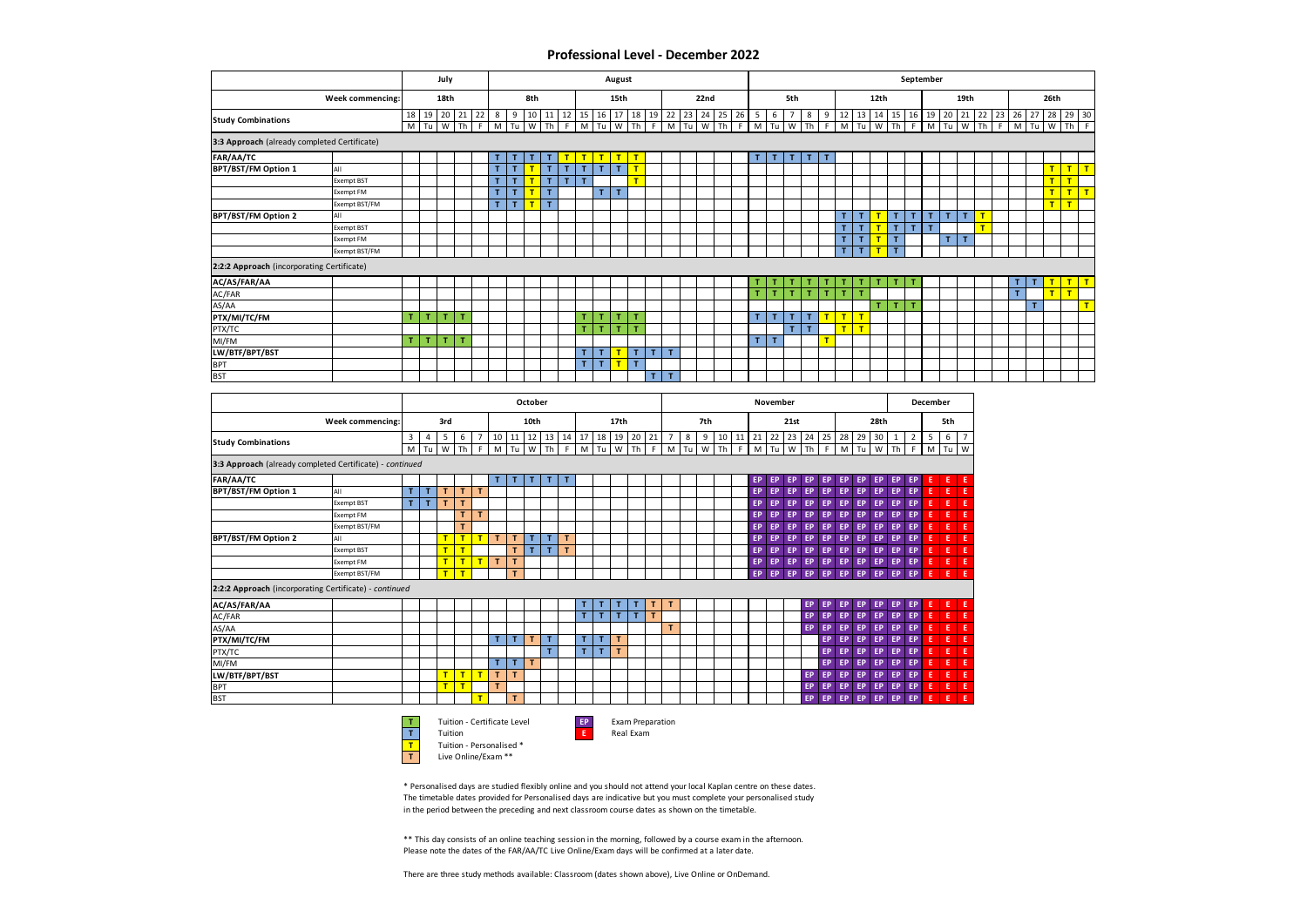### **Advanced Level - July 2022**

|                           |                  | Jan               |      |  | February |        |     |    |    |                 |    |                 |    | March |                          |                 |    |                 |     |      |                 |           | April |                 |         |        |    |              |               |                |   | May |   |    |             |       |    |
|---------------------------|------------------|-------------------|------|--|----------|--------|-----|----|----|-----------------|----|-----------------|----|-------|--------------------------|-----------------|----|-----------------|-----|------|-----------------|-----------|-------|-----------------|---------|--------|----|--------------|---------------|----------------|---|-----|---|----|-------------|-------|----|
|                           | Week commencing: |                   | 31st |  |          |        | 7th |    |    |                 |    | 14th            |    |       |                          | 21st            |    |                 |     |      | 18th            |           |       |                 |         | 25th   |    |              |               | 2nd            |   |     |   |    | 9th         |       |    |
| <b>Study Combinations</b> |                  | 31                |      |  |          |        | 9   | 10 | 11 | 14              | 15 | 16 <sup>1</sup> | 17 |       | 18 21 22                 | 23 <sup>1</sup> | 24 | 25 <sub>1</sub> | 18  | 19   | 20 <sup>1</sup> | $21$   22 |       | 25 <sub>1</sub> | 26      | 27     | 28 | 29           |               | $\overline{4}$ | 5 | 6   | 9 | 10 | 11          | 12 13 |    |
|                           |                  | $M$ $Tu$ $W$ $Th$ |      |  |          | M Tu W |     | Th |    | $F$ M $Tu$ W Th |    |                 |    |       | F M Tu                   | WTh             |    |                 | F M | Tu W |                 | Th F M    |       |                 | Tu      | W Th F |    |              | $M$ Tu $W$ Th |                |   | -F  |   |    | M Tu W Th F |       |    |
| <b>Intense Advanced</b>   |                  |                   |      |  |          |        |     |    |    |                 |    |                 |    |       |                          |                 |    |                 |     |      |                 |           |       |                 |         |        |    |              |               |                |   |     |   |    |             |       |    |
| CR/SBM/CS                 | Option 1         |                   |      |  |          |        |     |    |    |                 |    |                 |    |       |                          |                 |    |                 |     |      |                 |           |       |                 |         |        |    |              |               |                |   |     |   |    |             |       |    |
| CR/SBM/CS                 | Option 2         |                   |      |  |          |        |     |    |    |                 |    |                 |    |       | $\overline{\phantom{a}}$ | $\mathbf{r}$    | -  |                 |     |      |                 |           |       |                 |         |        |    |              |               |                |   |     |   |    |             | T.    | T. |
| CR/SBM/CS                 | Option 3         |                   |      |  |          |        |     |    |    |                 |    |                 |    |       |                          |                 |    |                 |     | T.   | ÷               |           |       | T.              | T.      | T      | T  | $\mathbf{r}$ |               |                |   |     |   |    |             |       |    |
| <b>Decoupled Advanced</b> |                  |                   |      |  |          |        |     |    |    |                 |    |                 |    |       |                          |                 |    |                 |     |      |                 |           |       |                 |         |        |    |              |               |                |   |     |   |    |             |       |    |
| CR/SBM                    | Option 1         |                   |      |  |          |        |     |    |    |                 |    |                 |    |       |                          |                 |    |                 |     |      |                 |           |       |                 |         |        |    |              | TN            |                |   |     |   |    |             |       |    |
| CR/SBM                    | Option 2         |                   |      |  |          |        |     |    |    |                 |    |                 |    |       |                          |                 |    |                 |     |      | T.              | T         | T     | $\mathbf{T}$ ). | $T$ $T$ |        |    |              |               |                |   |     |   |    |             |       |    |
| CS.                       |                  |                   |      |  |          |        |     |    |    |                 |    |                 |    |       |                          |                 |    |                 |     |      |                 |           |       |                 |         |        |    |              |               |                |   |     |   |    |             |       |    |

|                           |                  |    |    |      |    |    | May |    |      |    |    |    |    |                  |      | June |     |      |                  |    |     |    |    |     |     |    |     | July |           |     |     |    |      |       |
|---------------------------|------------------|----|----|------|----|----|-----|----|------|----|----|----|----|------------------|------|------|-----|------|------------------|----|-----|----|----|-----|-----|----|-----|------|-----------|-----|-----|----|------|-------|
|                           | Week commencing: |    |    | 16th |    |    |     |    | 23rd |    |    |    |    | 13 <sub>th</sub> |      |      |     |      | 27 <sub>th</sub> |    |     |    |    | 4th |     |    |     |      | 11th      |     |     |    | 18th |       |
| <b>Study Combinations</b> |                  | 16 | 17 | 18   | 19 | 20 | 23  | 24 | 25   | 26 | 27 | 13 | 14 | 15               | 16 l | 17   | 27  | 28   | 29               | 30 |     |    |    | b   |     | 8  |     | 12   | 13        | 14  | 15  | 18 |      | 19 20 |
|                           |                  | M  | Tu | W    | Th |    | M   | Tu | W    | Th |    | M  | Tu | W                | Th   | F.   | M   | Tu I | W                | Th | F.  | M  | Tu | W   | Th  |    | M   | Tu   | W         | Th  | F   | M  | Tu l | W     |
| <b>Intense Advanced</b>   |                  |    |    |      |    |    |     |    |      |    |    |    |    |                  |      |      |     |      |                  |    |     |    |    |     |     |    |     |      |           |     |     |    |      |       |
| CR/SBM/CS                 | Option 1         | т. |    |      |    | т  |     |    |      |    |    |    |    |                  |      |      |     |      |                  | EP | EP. | EP | EP | EP  | EP. | EP | EP. | EP   | EP.       | EP  | EP  |    | E    | -E.   |
| CR/SBM/CS                 | Option 2         | T. |    |      |    | ÷  |     |    |      |    |    |    |    |                  |      |      |     |      |                  | EP | EP. | EP | EP | EP  | EP. | EP | EP  | EP   | EP.       | EP  | EP  |    | E    | Æ     |
| CR/SBM/CS                 | Option 3         | т  |    |      |    | T. |     | T. |      |    |    |    |    |                  |      |      |     |      |                  | EP | EP  | EP | EP | EP  | EP. | EP | EP. | EP   | EP.       | EP. | EP  | E  | E.   | E.    |
| <b>Decoupled Advanced</b> |                  |    |    |      |    |    |     |    |      |    |    |    |    |                  |      |      |     |      |                  |    |     |    |    |     |     |    |     |      |           |     |     |    |      |       |
| CR/SBM                    | Option 1         |    |    |      |    |    |     |    |      |    |    |    |    |                  |      |      |     |      |                  |    |     |    |    |     | EP. | EP | EP. | EP   | EP.       | EP  | EP. |    | Ε    | l E,  |
| CR/SBM                    | Option 2         | т  |    | т    |    | т  |     |    |      |    |    |    |    |                  |      |      |     |      |                  |    |     |    |    |     | EP. | EP | EP  | EP   | EP.       | EP  | EP  | E  | Œ    | E     |
| <b>CS</b>                 |                  |    |    |      |    |    |     |    |      |    |    |    |    |                  |      |      | EP. | EP   |                  |    |     |    |    |     |     |    | EP  | EP   | <b>EP</b> |     |     | Ε  | E.   | -E    |

![](_page_9_Picture_3.jpeg)

**T** Tuition **EP** Exam Preparation **T** Tuition - Personalised \* **E** Real Exam **T** Live Online/Exam \*\*

\* Personalised days are studied flexibly online and you should not attend your local Kaplan centre on these dates. The timetable dates provided for Personalised days are indicative but you must complete your personalised study in the period between the preceding and next classroom course dates as shown on the timetable.

\*\* This day consists of an online teaching session in the morning, followed by a course exam in the afternoon. Please note the dates of the Live Online/Exam days for the CR/SBM courses will be confirmed at a later date.